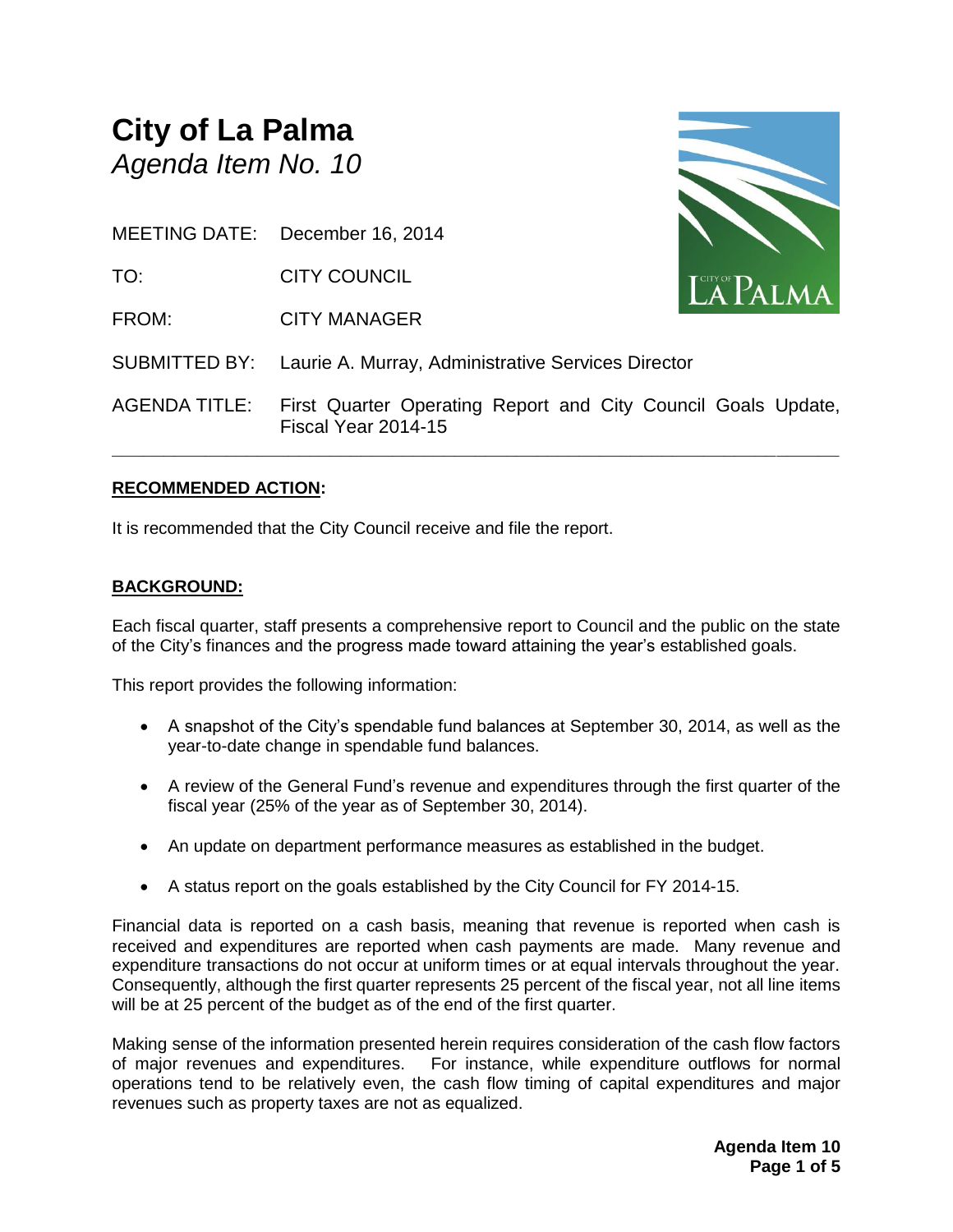#### **FINANCIAL SUMMARY:**

Attached for review are the following first quarter summary schedules:

- Schedule of General Fund Revenues
- Schedule of General Fund Expenditures by Department
- Schedule of General Fund Expenditures by Category
- Schedule of Spendable Fund Balances by Fund

The City's overall spendable fund balance (the sum of cash, investments, and current receivables less current liabilities) has declined by \$1.5 million from the beginning of the fiscal year from \$30.0 million to \$28.5 million at September 30, 2014. This \$1.5 million change is accounted for as follows:

- General Fund decreased by \$600,000
- Water Funds decreased by \$300,000
- Internal Service Funds decreased by \$600,000

The balance of the financial review section will focus on these funds.

#### **General Fund**

As shown in the attached charts, General Fund revenues totaled \$1.2 million (12% of the budget) while expenditures totaled \$1.8 million (20% of the budget) as of September 30, 2014. The excess of expenditures over revenues equals the \$600,000 reduction in spendable fund balance.

#### Revenues

Although total General Fund revenues are at only 12% of the budget through the end of the first quarter, **the City anticipates receiving the budgeted \$9.7 million revenue by fiscal year end**. The three largest revenue sources are property tax, sales tax, and utility users tax. Together, these three revenues account for 72% of the General Fund's revenue budget.

 Property Tax: The General Fund's largest revenue source, property tax, has \$78,000 revenue recorded at September 30 (2% of the \$3.2 million budget). The City's receipt of 2% of the budgeted property tax revenue by the end of the first quarter is comparable to the prior year. In FY 2013-14, City had received 2% of the annual property tax revenue by the end of that year's first quarter.

The property tax line item includes secured and unsecured property taxes (budgeted at \$1.96 million) as well as the property tax in lieu of vehicle license fees (budgeted at \$1.26 million). Secured and unsecured property tax payments are distributed in two main payments; the first payment is distributed in December during the second quarter, and the second payment is distributed in April during the fourth quarter. Property tax payments in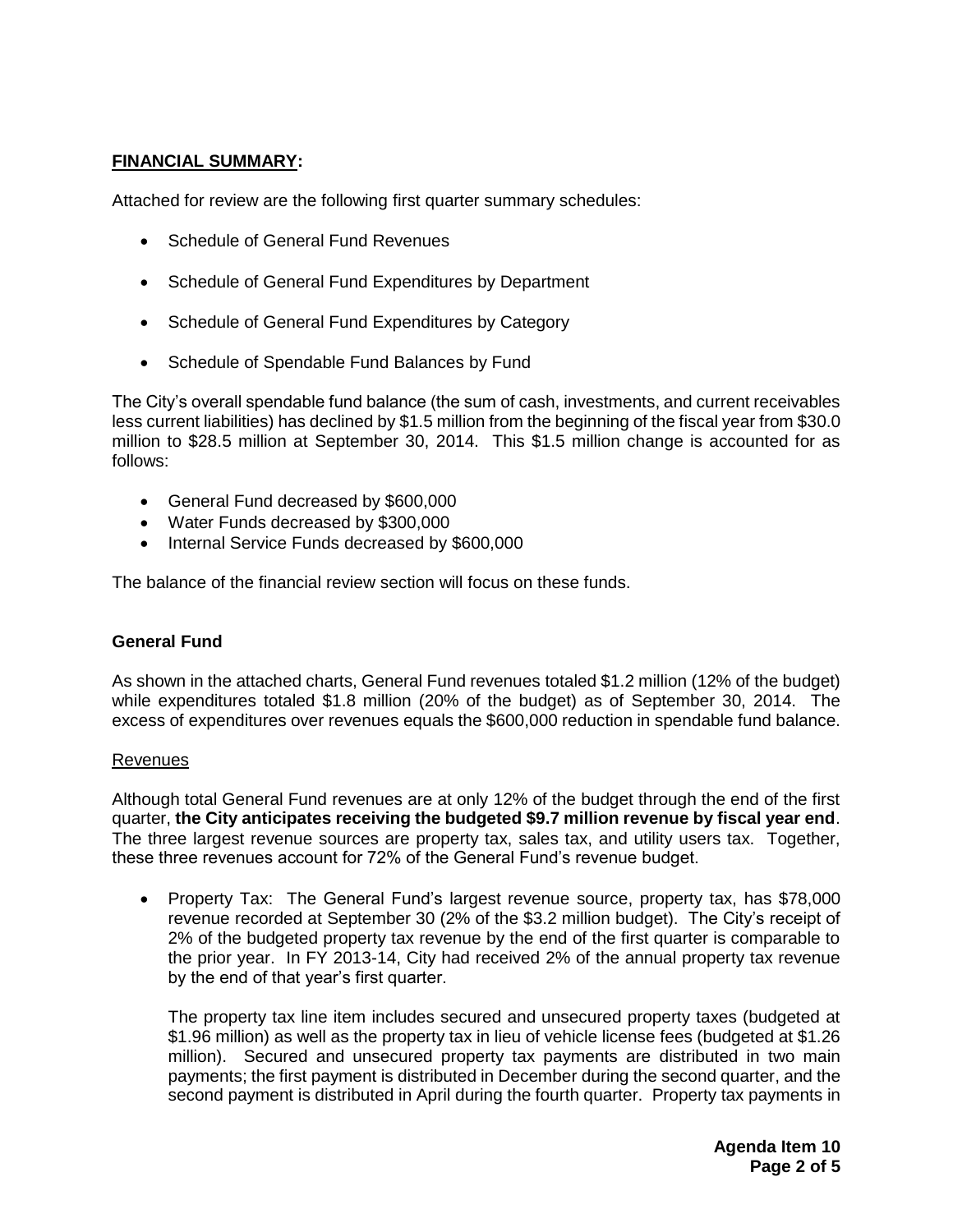lieu of vehicle license fees will be received in two installments; the first distribution will be in January 2015 (during the third quarter) and the second installment will be in May 2015 (during the fourth quarter).

• Sales Tax: The next largest revenue source, sales tax, has \$563,000 recorded at September 30 (21% of the \$2.6 million budget). Sales tax receipts always lag by two to three months; the City received the estimated July allocation of \$285,700 in September 2014. The City will receive the remaining first quarter sales tax allocations during October through December. One month of sales tax data is not enough to accurately predict the annual revenue; however, based on July's sales tax allocation, the sales tax revenue for the first quarter is anticipated to approximate \$900,000.

Also included in the sales tax line item is property tax in lieu of sales tax (budgeted at \$646,000). Payments for this will be received in two equal installments; the first distribution will be in January 2015 (during the third quarter) and the second installment will be in May 2015 (during the fourth quarter).

 Utility Users Tax: The third largest revenue source is utility users tax, budgeted at \$1.17 million. Payments received through September 30 total 17% of budget at \$194,000. Utility users tax payments lag by one month; consequently, extrapolating the two months of payments received through September 30 to three months results in an estimate of \$291,000 which is 25% of the budget.

#### **Expenditures**

The General Fund's expenditures total \$1.8 million at September 30 (20% of the \$9.1 million budget). This is comparable to the prior year, where 20% of the General Fund's annual expenditures were incurred by the end of the first quarter. Consequently, **staff anticipates that expenditures within all departments will match the budget at fiscal year-end**.

- The Administrative Services Department is comprised of the divisions for City Council, City Attorney, City Manager, Accounting, Administrative Services, City Clerk, and Community Promotions. The budget for this department totals \$1.4 million, and as of September 30, expenditures total \$267,000 (19% of the budget).
- The Police Department has the largest expenditure budget at \$5.19 million (57% of the total General Fund budget). As of September 30, expenditures totaled \$1.1 million (21% of the budget).
- The Community Services Department covers a wide range of services that are provided to the citizens including Public Works, Engineering, Street Maintenance, Lighting & Landscaping, Recreation, Community Services, Health & Wellness, and Facility Operations divisions. This department has a budget of \$1.9 million, and as of September 30, expenditures total \$432,000 (22% of the budget).
- The Community Development Department accounts for the Building and Safety, Community Development, Planning, and Code Enforcement/Business License divisions. As of September 30, expenditures totaled \$79,000 (15% of the \$527,000 budget).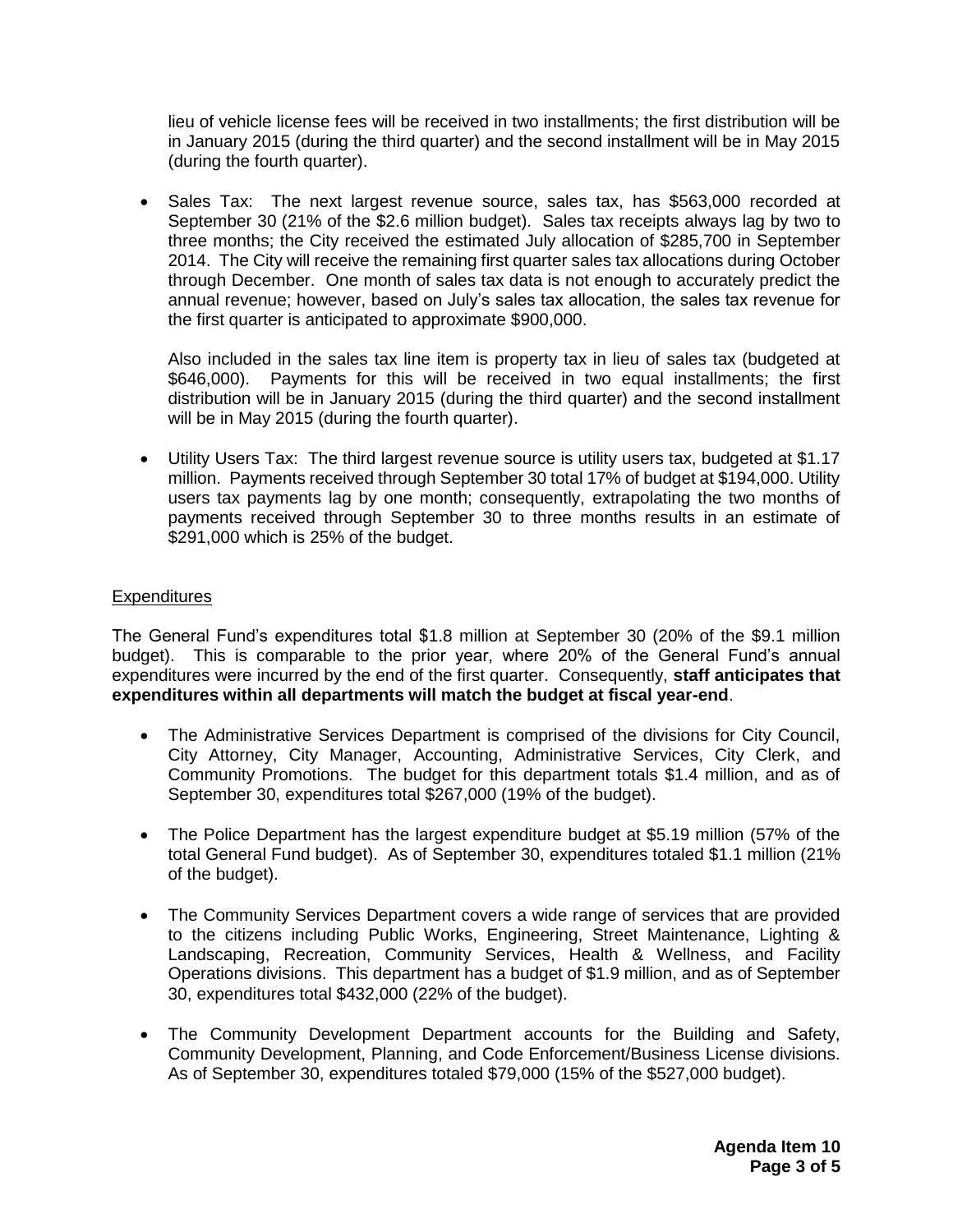#### **Water Fund**

The Water Fund began the year with a spendable fund balance of \$1.5 million which has been reduced by \$300,000 to \$1.2 million at September 30. Actual cash in the fund has stayed at \$1.2 million from June 30 through September 30. The reason for the reduction in the spendable fund balance is due to recording receivables and payables on an accrual basis at fiscal year-end in accordance with generally accepted accounting principles. During the fiscal year, the City records receipts and payments on a cash basis, resulting in no receivables and payables at the end of the quarter.

#### **Internal Service Funds**

The Internal Service Funds are comprised of the Risk Management Fund, Employee Benefits Fund, Building Maintenance Fund, Vehicle Reserve Fund, and the Technology Fund. The Internal Service Funds began the year with a spendable fund balance of \$2.6 million which has been reduced by \$650,000 to \$1.95 million at September 30. The reduction in the spendable fund balance is due to the annual insurance payments for workers' compensation, property, and general liability coverage which are due at the beginning of the fiscal year.

#### **Highlights of Goals and Performance**

Attachment 2 to this report provides a quarterly goals update, which lists the approved 2014 City Council goal(s); the corresponding quarterly progress toward meeting those goals, and the next steps(s) to be undertaken in meeting the corresponding goal(s). Some of the highlights of the Quarter Include:

- Completed implementation of new voice over internet protocol phone system
- Returned to paper copies of "the Source" as well as availability on-line
- Adopted an Americans with Disabilities Act (ADA)Transition Plan
- Adopted an Ordinance regarding conservation and water management

Attachment 3 provides an update to the established performance indicators as shown in the budget and prepared by each department. These reports list significant performance measures along with corresponding target performance levels; vision values; City Council approved goals; and quarterly progress toward goal attainment. Some performance highlights include:

- City FTE maintained at 4.56 per 1,000 residents (including vacancies at the time)
- Police response time 2 minutes and 18 seconds or 23% below target level
- Met the goals of graffiti response within 72 hours
- 116 building permits issued
- 310 code enforcement inspections performed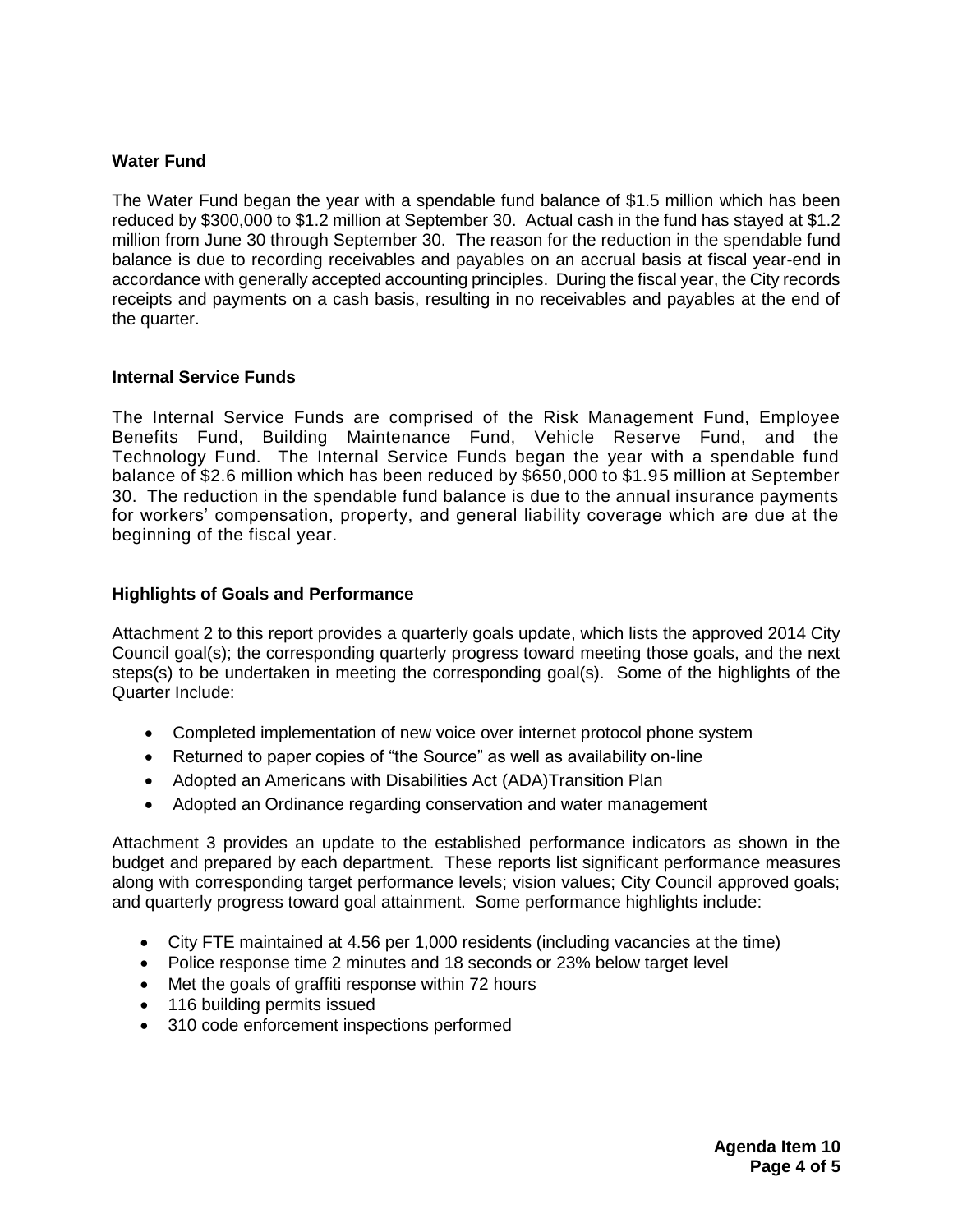#### **FISCAL IMPACT:**

As of the end of the first quarter, staff anticipates that actual revenues and expenditures will approximate the adopted budget at fiscal year-end.

#### **APPROVED:**

 Administrative Services City Manager **Director** 

- Attachments: 1. First Quarter Summary Schedules
	- 2. Goals Report
	- 3. Performance Measures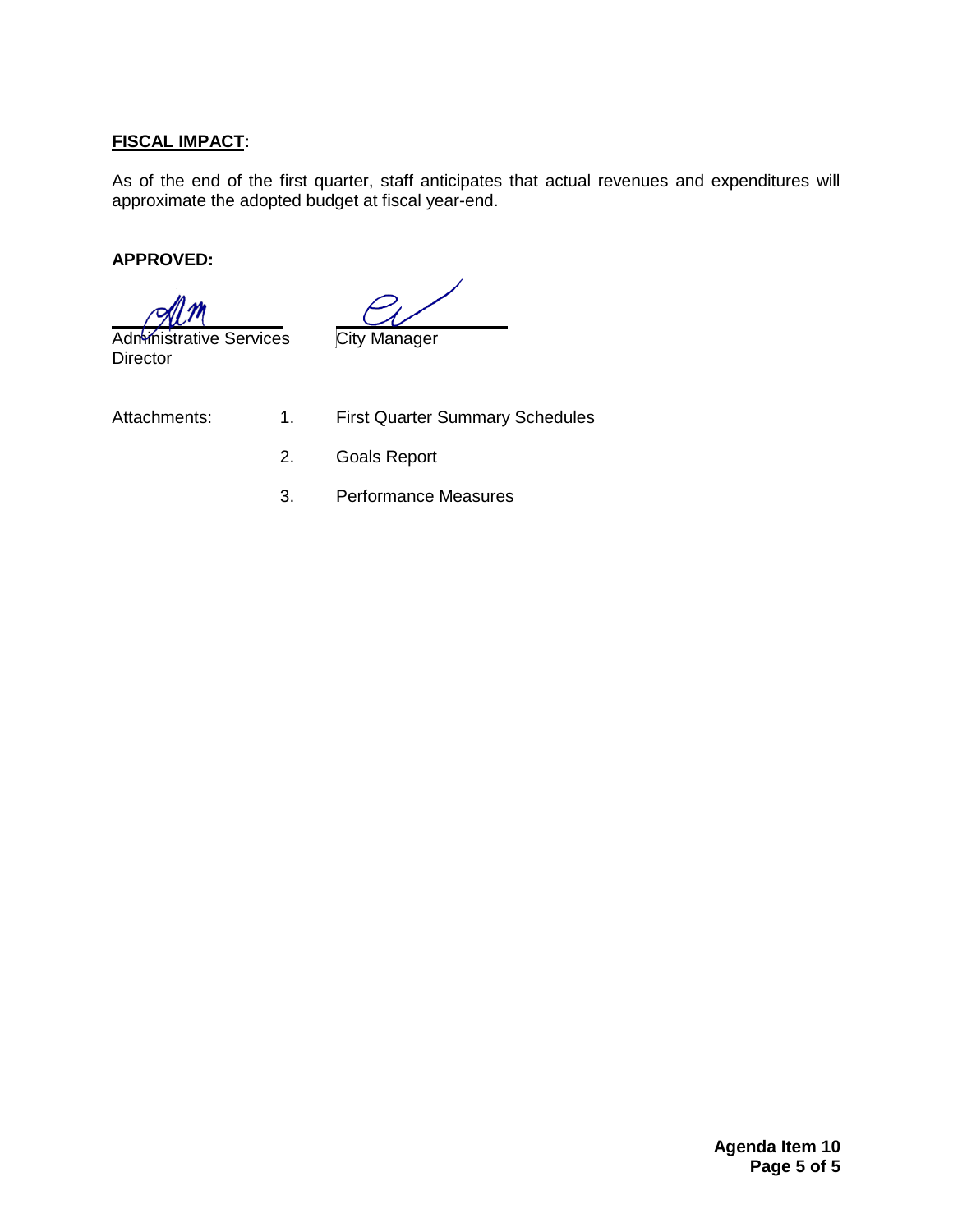#### **FIRST QUARTER FINANCIAL REPORTGENERAL FUND REVENUESFISCAL YEAR QUARTER ENDING SEPTEMBER 30, 2014**

|                                | FY 2014-15 |                          |  |                                                                   | FY 2013-14                              |    |                                                         |  |                                                                       | Q1 Variance                                        |    |                                                                    |  |
|--------------------------------|------------|--------------------------|--|-------------------------------------------------------------------|-----------------------------------------|----|---------------------------------------------------------|--|-----------------------------------------------------------------------|----------------------------------------------------|----|--------------------------------------------------------------------|--|
| <b>Revenue Type</b>            |            | Adopted<br><b>Budget</b> |  | Year-to-Date<br><b>Actual through</b><br>9/30/2014<br>(25% of FY) | Q1 Actual<br>as a % of<br><b>Budget</b> |    | <b>Prior Year</b><br><b>Actual</b><br>Annual<br>Revenue |  | <b>Prior YTD</b><br><b>Actual through</b><br>9/30/2013<br>(25% of FY) | Q1 Actual<br>as a % of<br>Annual<br><b>Revenue</b> |    | FY 2014-15<br>to FY 2013-14<br>Increase /<br><decrease></decrease> |  |
| <b>Property Tax</b>            | \$         | $3,225,422$ \$           |  | 77,728                                                            | 2%                                      | \$ | $3,129,618$ \$                                          |  | 59,982                                                                | 2%                                                 | \$ | 17,746                                                             |  |
| Sales Tax                      |            | 2,623,488                |  | 563,450                                                           | 21%                                     |    | 1,989,556                                               |  |                                                                       | 0%                                                 |    | 563,450 (1)                                                        |  |
| <b>Utility Users Tax</b>       |            | 1,171,463                |  | 194,298                                                           | 17%                                     |    | 1,101,159                                               |  | 200,974                                                               | 18%                                                |    | (6,676)                                                            |  |
| <b>Residual Property Tax</b>   |            | 210,000                  |  |                                                                   | $0\%$                                   |    | 263.661                                                 |  |                                                                       | 0%                                                 |    |                                                                    |  |
| <b>Franchise Fees</b>          |            | 387,400                  |  | 10,781                                                            | 3%                                      |    | 381.839                                                 |  | 9,418                                                                 | 2%                                                 |    | 1,363                                                              |  |
| <b>Transient Occupancy Tax</b> |            | 307,000                  |  |                                                                   | $0\%$                                   |    | 313,662                                                 |  |                                                                       | 0%                                                 |    |                                                                    |  |
| Licenses and Permits           |            | 276,300                  |  | 43,512                                                            | 16%                                     |    | 267.110                                                 |  | 114,091                                                               | 43%                                                |    | $(70, 579)$ (2)                                                    |  |
| Intergovernmental              |            | 23,200                   |  | 1,553                                                             | 7%                                      |    | 38,174                                                  |  | (5,232)                                                               | $-14%$                                             |    | 6.785                                                              |  |
| <b>Charges for Services</b>    |            | 520,800                  |  | 189,250                                                           | 36%                                     |    | 584,576                                                 |  | 203,164                                                               | 35%                                                |    | (13, 914)                                                          |  |
| <b>Fines and Forfeitures</b>   |            | 160.500                  |  | 21.826                                                            | 14%                                     |    | 148,175                                                 |  | 30.306                                                                | 20%                                                |    | (8,480)                                                            |  |
| Use of Money and Property      |            | 229,500                  |  | 7.393                                                             | 3%                                      |    | 226,297                                                 |  | 13.295                                                                | 6%                                                 |    | (5,902)                                                            |  |
| <b>Other Revenue</b>           |            | 300,500                  |  | 3,039                                                             | 1%                                      |    | 43,410                                                  |  | 20,217                                                                | 47%                                                |    | (17, 178)                                                          |  |
| Interfund Transfers            |            | 283,100                  |  | 70,775                                                            | 25%                                     |    | 463,841                                                 |  | 70,774                                                                | 15%                                                |    |                                                                    |  |
| <b>Total Revenues</b>          |            | 9,718,673                |  | 1,183,605                                                         | 12%                                     |    | 8,951,078                                               |  | 716,989                                                               | 8%                                                 |    | 466,616                                                            |  |

Note 1: In FY 2013-14, the City's sales tax receipt were reduced to zero during the first quarter due to a \$700,000 reduction for a refund to a taxpayer for overpayment in a prior year.

Note 2: Business license renewals were delayed from August to October/November in FY 2014-15 due to timing of the business license software conversion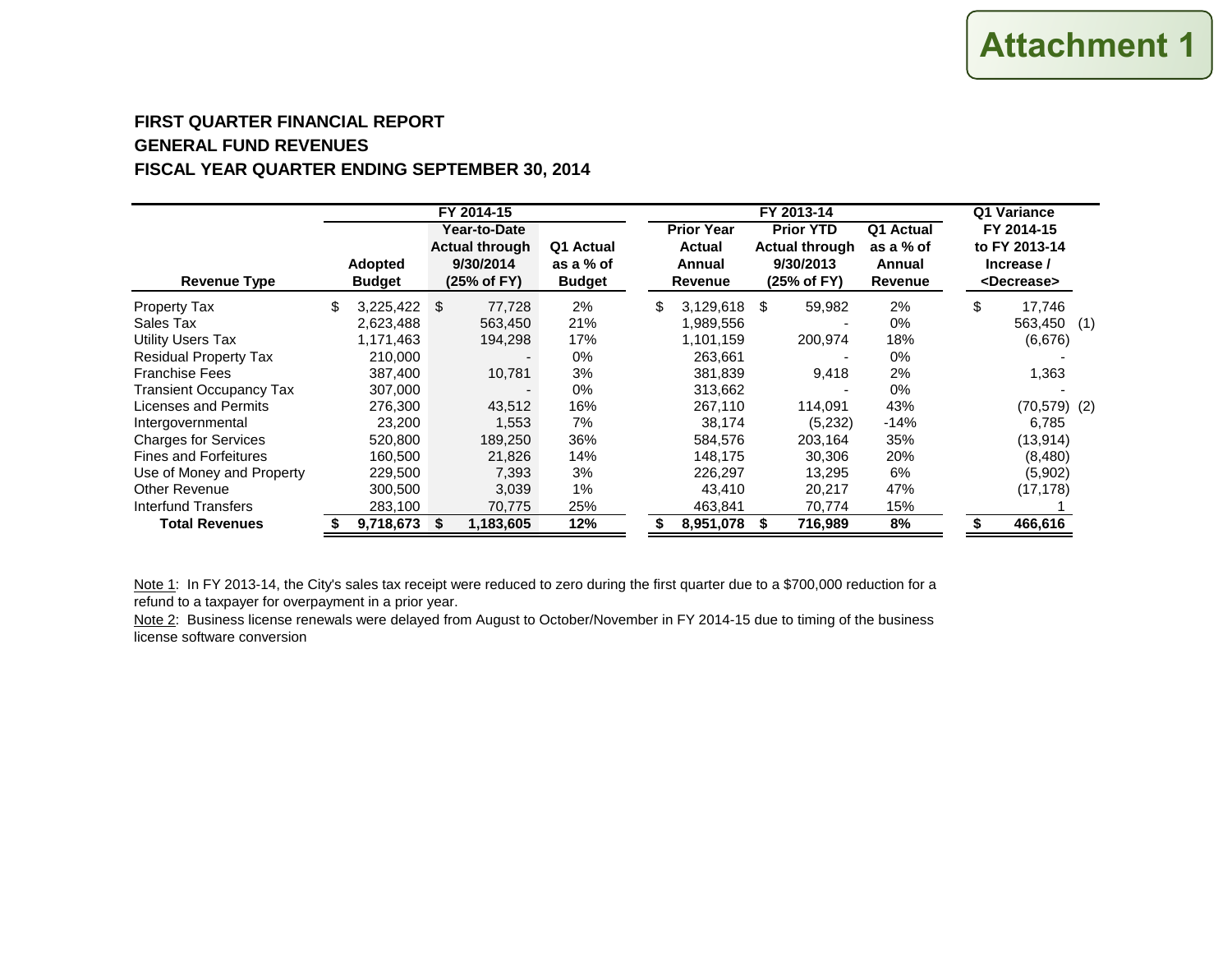#### **FIRST QUARTER FINANCIAL REPORTGENERAL FUND EXPENDITURES BY DEPARTMENT FISCAL YEAR QUARTER ENDING SEPTEMBER 30, 2014**

|                                 |                | FY 2014-15            |               |  |                     | FY 2013-14            |                     |            |                       |  |
|---------------------------------|----------------|-----------------------|---------------|--|---------------------|-----------------------|---------------------|------------|-----------------------|--|
|                                 |                | Year-to-Date          |               |  | <b>Prior Year</b>   | <b>Prior YTD</b>      | Q1 Actual           | FY 2014-15 |                       |  |
|                                 |                | <b>Actual through</b> | Q1 Actual     |  | <b>Actual</b>       | <b>Actual through</b> | as a % of           |            | to FY 2013-14         |  |
|                                 | <b>Adopted</b> | 9/30/2014             | as a % of     |  | Annual              | 9/30/2013             | Annual              |            | Increase /            |  |
| <b>Department</b>               | <b>Budget</b>  | (25% of FY)           | <b>Budget</b> |  | <b>Expenditures</b> | (25% of FY)           | <b>Expenditures</b> |            | <decrease></decrease> |  |
| Administration / Admin Services | S              | 266,772               | 19%           |  | .424.957<br>\$      | 313.803<br>\$         | 22%                 |            | (47,031)              |  |
| Police                          | 5,193,493      | 1.077.259             | 21%           |  | 5.032.985           | 1.017.121             | 20%                 |            | 60.138                |  |
| <b>Community Services</b>       | 1,948,204      | 432,123               | 22%           |  | 1,850,562           | 388,592               | 21%                 |            | 43,531                |  |
| <b>Community Development</b>    | 527,150        | 79,191                | 15%           |  | 481,168             | 60,000                | 12%                 |            | 19,191                |  |
| Total                           | 9,090,964      | 1,855,345             | 20%           |  | 8,789,672           | 1,779,516             | 20%                 |            | 75,829                |  |

Note 1: Administrative Services expenditures are down over the prior fiscal year due to cost savings achieved through the deparment reorganization.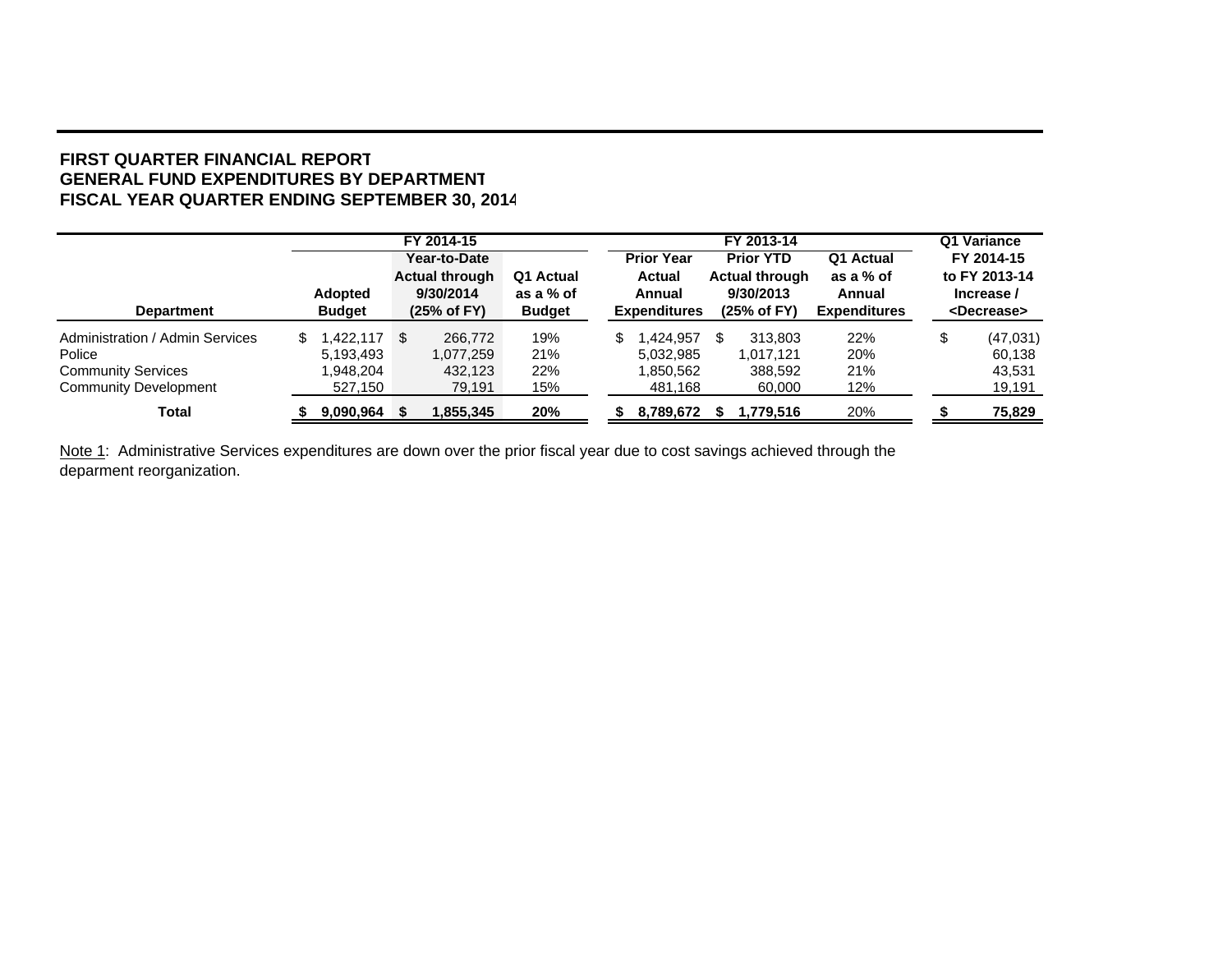#### **FIRST QUARTER FINANCIAL REPORT GENERAL FUND EXPENDITURES BY CATEGOR Y FISCAL YEAR QUARTER ENDING SEPTEMBER 30, 201 4**

|                                                                                        | FY 2014-15 |                                  |    |                                                                   |                                         |  |
|----------------------------------------------------------------------------------------|------------|----------------------------------|----|-------------------------------------------------------------------|-----------------------------------------|--|
| <b>Expenditure Type</b>                                                                |            | <b>Adopted</b><br><b>Budget</b>  |    | Year-to-Date<br><b>Actual through</b><br>9/30/2014<br>(25% of FY) | Q1 Actual<br>as a % of<br><b>Budget</b> |  |
| <b>Personnel Services</b><br>Maintenance and Operations<br>Capital Outlay/Improvements | S          | 6,287,484<br>2,793,080<br>10,400 | \$ | 1,281,669<br>569,297<br>4,379                                     | 21%<br>21%<br>39%                       |  |
| Total                                                                                  |            | 9.090.964                        |    | 1,855,345                                                         | 21%                                     |  |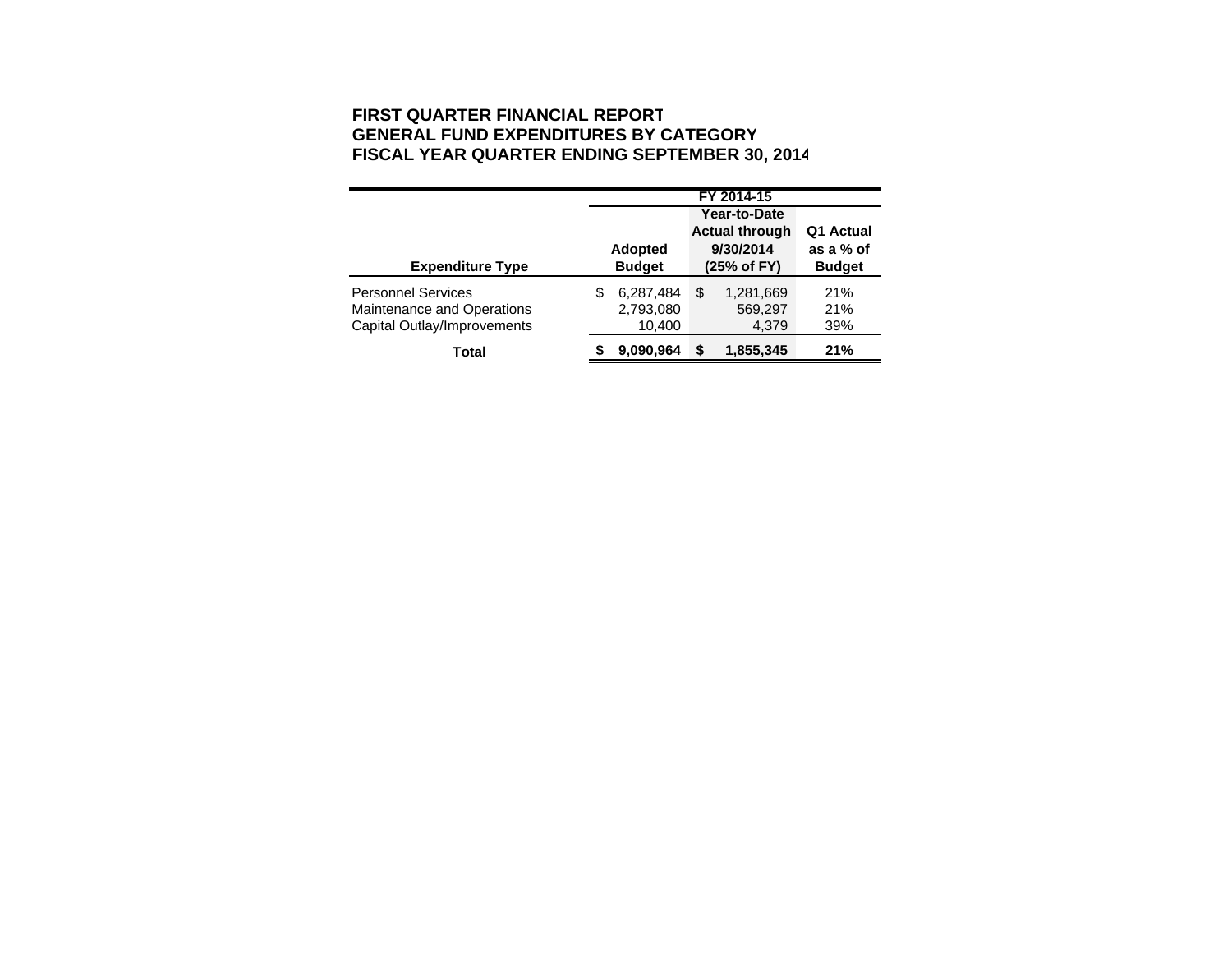#### **FIRST QUARTER FINANCIAL REPORT SPENDABLE FUND BALANCE - FISCAL YEAR CHANGE THROUGH THE FISCAL YEAR QUARTER ENDING SEPTEMBER 30, 2014**

| Fund #       | <b>Fund Title</b>                            | <b>Balance</b><br>6/30/2014 | <b>Balance</b><br>9/30/2014 | FY Change<br>through<br>9/30/2014 |
|--------------|----------------------------------------------|-----------------------------|-----------------------------|-----------------------------------|
| $\mathbf{1}$ | <b>General Fund</b>                          | \$<br>2,809,488             | \$<br>2,183,991             | \$<br>(625, 497)                  |
| 3            | <b>Emergency Reserve Fund</b>                | 8,996,969                   | 8,996,457                   | (512)                             |
| 5            | <b>Economic Development Fund</b>             | 249,916                     | 249,902                     | (14)                              |
|              | <b>Subtotal General Funds</b>                | 12,056,373                  | 11,430,350                  | (626, 023)                        |
| 11           | <b>Streets Fund</b>                          | 226,278                     | 253,337                     | 27,059                            |
| 12           | Measure M2                                   | 29,565                      | 65,210                      | 35,645                            |
| 15           | Air Quality Fund                             | 55,466                      | 55,466                      |                                   |
| 16           | PEG Fund                                     | 161,949                     |                             |                                   |
| 20           | Asset Seizure Fund                           | 122,055                     | (17, 620)                   |                                   |
| 21           | <b>Public Safety Augmentation Fund</b>       | 74,945                      | 104,435<br>67,702           | (7, 243)                          |
| 22           | Supplemental Law Enforcement Fund            | 11,203                      | (1, 457)                    | (12,660)                          |
| 23           | SVC Authority for Abandoned Vehicles         | 25,648                      | 25,648                      |                                   |
| 33           | Park Development Fund                        | 22,148                      | 22,148                      |                                   |
| 38           | SA Housing Entity Fund                       | 286,760                     | 327,794                     | 41,034                            |
|              | <b>Subtotal Special Revenue Funds</b>        | 1,016,017                   | 1,082,232                   | 66,215                            |
| 35           | Capital Outlay Reserve Fund                  | 4,651,995                   | 4,642,395                   | (9,600)                           |
| 36           | One-Time Projects Fund                       | 819,500                     | 808,194                     | (11, 306)                         |
|              | <b>Subtotal Capital Projects Funds</b>       | 5,471,495                   | 5,450,589                   | (20, 906)                         |
| 50           | <b>Water Fund</b>                            | 1,505,022                   | 1,211,052                   | (293, 970)                        |
| 55           | Water Capital reserve Fund                   | 3,490,195                   | 3,483,856                   | (6, 339)                          |
|              | <b>Subtotal Water Related Funds</b>          | 4,995,217                   | 4,694,908                   | (300, 309)                        |
| 52           | Sewer Fund                                   | 966,111                     | 943,514                     | (22, 597)                         |
| 56           | Sewer Capital Reserve Fund                   | 2,953,815                   | 2,953,643                   | (172)                             |
|              | <b>Subtotal Sewer Related Funds</b>          | 3,919,926                   | 3,897,157                   | (22, 769)                         |
| 60           | Insurance Fund                               | 135,937                     | (224, 925)                  | (360, 862)                        |
| 61           | Employee Benefit Fund                        | 222,016                     | (91, 619)                   | (313, 635)                        |
| 62           | Building Maintenance & Replacement Fund      | 794,733                     | 835,917                     | 41,184                            |
| 63           | Vehicle Maintenance Reserve Fund             | 795,338                     | 835,042                     | 39,704                            |
| 64           | Computer Maintenance & Replacement Fund      | 645,285                     | 592,322                     | (52, 963)                         |
|              | <b>Subtotal Internal Service Funds Funds</b> | 2,593,309                   | 1,946,737                   | (646, 572)                        |
|              |                                              |                             |                             |                                   |
|              | Total All Funds \$                           | 30,052,337                  | \$<br>28,501,973            | \$<br>(1,550,364)                 |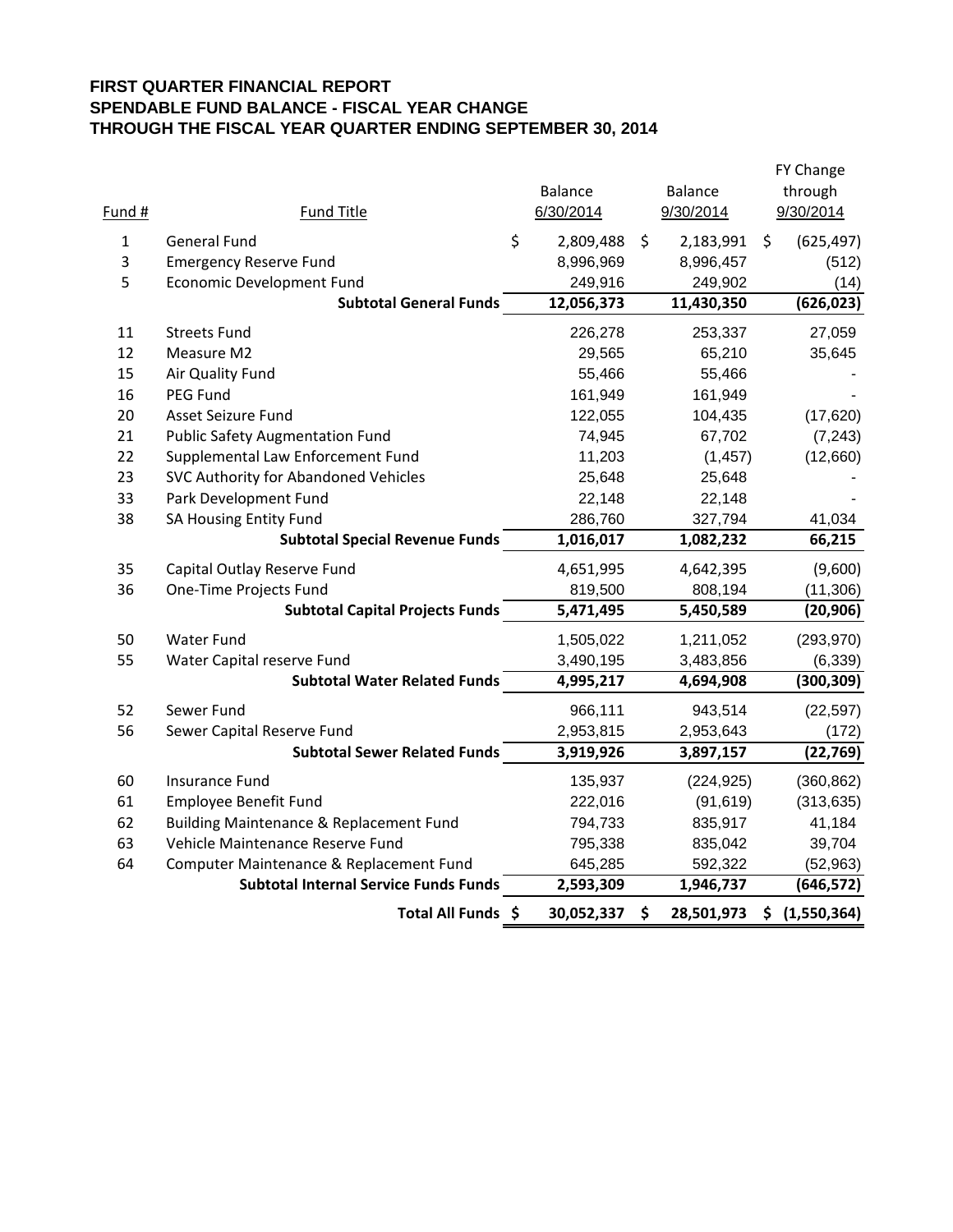#### **2014 City Council Goals Quarterly Goals Report and Updated First Quarter, Fiscal Year 2014-15**

| <b>2014 GOAL</b>                                                                                                                                                                                                                                                                                                                                                                                                                                               | <b>PROGRESS MADE DURING THE QUARTER</b>                                                                                                                                                                                                                                                                                                                                                                                                                                                                                                                                                                                                                                                                                                                                                                                                                                   | <b>NEXT STEPS</b>                                                                                                                                                                                                                                                                                                                                                                                                                                                                                                                               |
|----------------------------------------------------------------------------------------------------------------------------------------------------------------------------------------------------------------------------------------------------------------------------------------------------------------------------------------------------------------------------------------------------------------------------------------------------------------|---------------------------------------------------------------------------------------------------------------------------------------------------------------------------------------------------------------------------------------------------------------------------------------------------------------------------------------------------------------------------------------------------------------------------------------------------------------------------------------------------------------------------------------------------------------------------------------------------------------------------------------------------------------------------------------------------------------------------------------------------------------------------------------------------------------------------------------------------------------------------|-------------------------------------------------------------------------------------------------------------------------------------------------------------------------------------------------------------------------------------------------------------------------------------------------------------------------------------------------------------------------------------------------------------------------------------------------------------------------------------------------------------------------------------------------|
| Receive a Staff plan for a balanced<br>2014/15 budget by the end of February<br>2014. The Plan should include:<br>All funds including those for<br>infrastructure and facilities;<br>Recommended policy for the use<br>$\bullet$<br>of Tesoro revenue;<br>No use of reserves for<br>operations;<br>Realistic assumptions;<br>$\bullet$<br>How the plan supports a<br>$\bullet$<br>sustainable future; and,<br>How labor negotiations will<br>support the goal. | Began work on year end closure and the FY 2013-14<br>$\bullet$<br>audit<br>Began labor attorney RFP process.<br>$\bullet$<br>Began business process review in preparation for<br>$\bullet$<br>financial system conversion                                                                                                                                                                                                                                                                                                                                                                                                                                                                                                                                                                                                                                                 | Submit comprehensive<br>$\bullet$<br>annual financial report for<br>approval and incorporate<br>actuals into budget planning<br>Retain labor attorney<br>services and begin<br>preparations for labor<br>negotiations<br>Begin labor negotiations on<br>changes mandated from the<br>Cal-PERS audit<br>Review investment policy<br>$\bullet$                                                                                                                                                                                                    |
| Maintain and Improve Quality of Life<br>through:<br>Beautification;<br>$\bullet$<br>Continuous improvement of<br>services to the public;<br>Maintenance of a strong and<br>$\bullet$<br>effective Police Department;<br>Improvement in communications<br>to the public; and,<br>Addressing the school district<br>$\bullet$<br>situation (La Palma kids go to La<br>Palma schools).                                                                            | Conducted July 4 Run for Fun event and Halloween<br>$\bullet$<br>Carnival<br>Continued implementation of Spillman software<br>$\bullet$<br><b>Hired Police Captain</b><br>$\bullet$<br>Completed implementation of new voice over internet<br>$\bullet$<br>protocol phone system<br>Returned to paper copies of "the Source" as well as<br>$\bullet$<br>availability on-line<br>Worked with Buena Park School District and Anaheim<br>$\bullet$<br>Union High School District to promote transfers to<br>Walker Junior High for La Palma 8 <sup>th</sup> grade students<br>interested in participating in the Korean language<br>program. Send letters to all identified BP 8 <sup>th</sup> grader La<br>Palma student households.<br>Approved Precise Plan and Conditional Use Permits for<br>$\bullet$<br>a new building and addition to the United Methodist<br>Church | Develop plans for more<br>$\bullet$<br>drought tolerant medians<br>Complete implementation of<br>$\bullet$<br>new utilities, work order, and<br>business license software.<br>Implement water<br>conservation ordinance<br>public education program<br>Conduct Halloween Carnival,<br>$\bullet$<br>30 <sup>th</sup> Anniversary La Palma<br>Days, and Holiday Tree<br>Lighting events<br>Continue process review for<br>financial software conversion<br>Hire full time Code<br>$\bullet$<br>Enforcement/Business<br>License Officer; part time |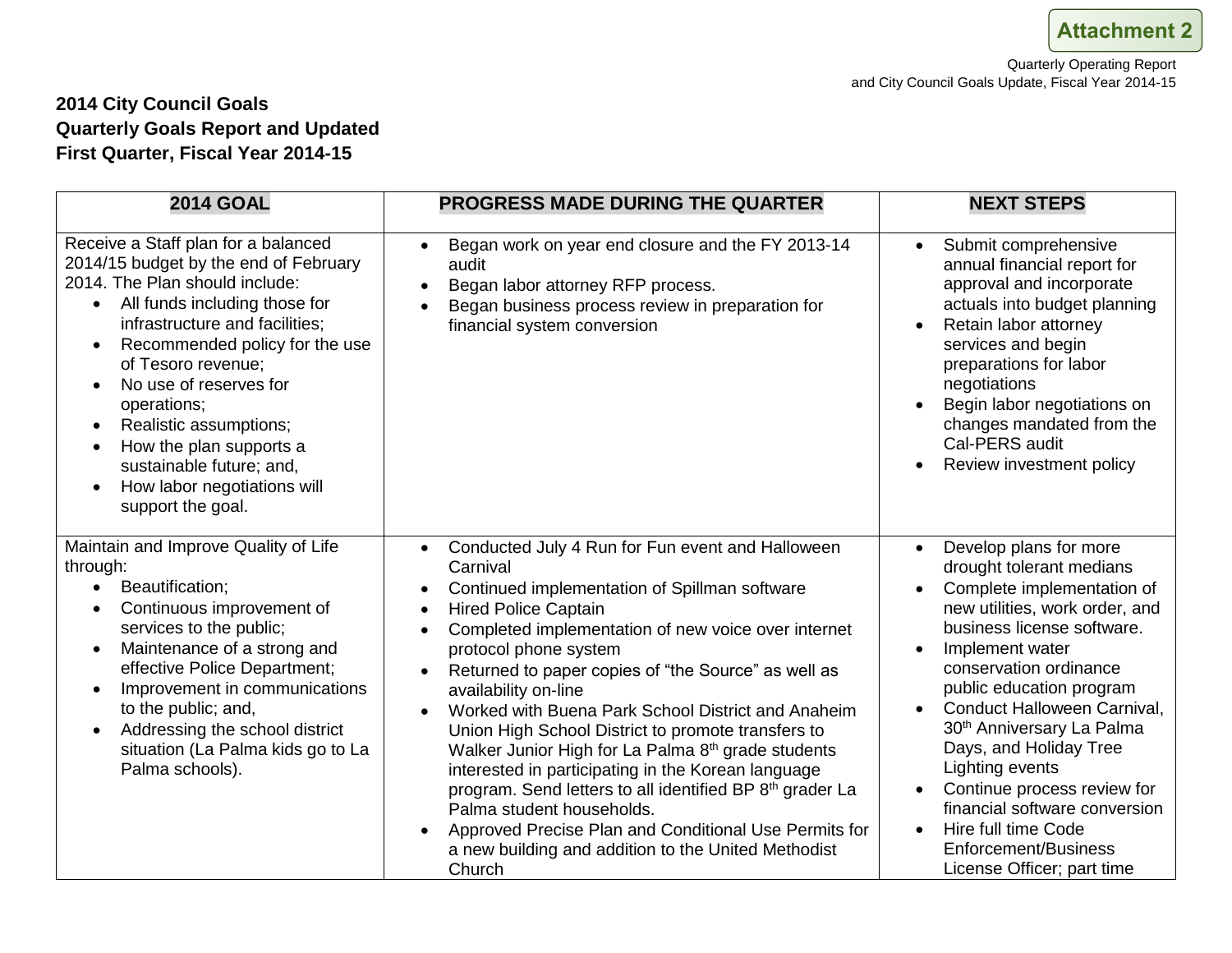| Goal                                                     | <b>Progress During Quarter</b>                                                                                                                                                                                | <b>Next Steps</b>                                                                                                                                                                                                                                                                                                                                                                                                                                                                                             |
|----------------------------------------------------------|---------------------------------------------------------------------------------------------------------------------------------------------------------------------------------------------------------------|---------------------------------------------------------------------------------------------------------------------------------------------------------------------------------------------------------------------------------------------------------------------------------------------------------------------------------------------------------------------------------------------------------------------------------------------------------------------------------------------------------------|
|                                                          | Approved an Automated Citation Project<br>$\bullet$<br>Adopted an Americans with Disabilities Act<br>(ADA)Transition Plan<br>Adopted an Ordinance regarding conservation and<br>$\bullet$<br>water management | Cashier/Office Aide; and part<br>time Information Technology<br>Technician<br>Complete upgrade to police<br>dispatch equipment<br>Hire part time community<br>services/liaison employee<br>per the Police reorganization<br>Implement the Automated<br>$\bullet$<br><b>Citation Project</b><br>Approve energy project and<br>financing<br>Continue efforts to increase<br>opportunities for La Palma<br>residents to attend La Palma<br>schools.<br>Begin Implementation of the<br><b>ADA Transition Plan</b> |
| Approve a General Plan by the end of<br>the fiscal year. | Conducted work session on zoning code update.<br>$\bullet$<br>Reviewed areas of new legislation to incorporate into<br>$\bullet$<br>the zoning code update                                                    | Adopt revised zoning code<br>$\bullet$<br>Continue to implement<br><b>General Plan policies</b>                                                                                                                                                                                                                                                                                                                                                                                                               |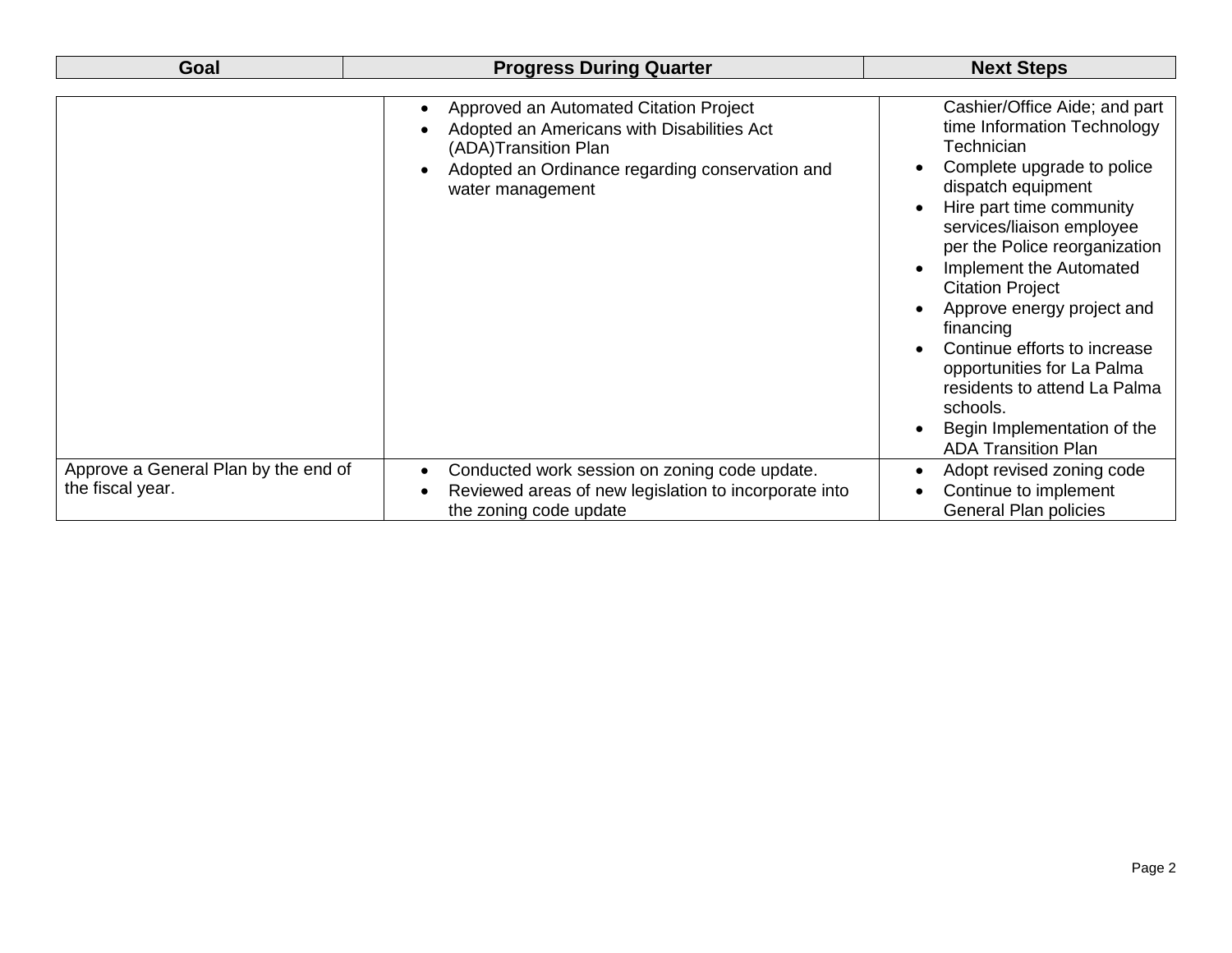# Building

|                         |              |           |                  |         | 2014-15 Quarter Reports |          |         |          |       |       |     |      |              |
|-------------------------|--------------|-----------|------------------|---------|-------------------------|----------|---------|----------|-------|-------|-----|------|--------------|
| <b>Item</b>             | July         | August    | <b>September</b> | October | November                | December | January | February | March | April | May | June | <b>Total</b> |
| No. of working days     | 20           | 18        | 19               | 21      | 16                      | 16       |         |          |       |       |     |      |              |
| No. of plan checks      | 13           | 3         | 3                |         |                         |          |         |          |       |       |     |      |              |
| No. of permits issued   | 37           | 37        | 42               |         |                         |          |         |          |       |       |     |      |              |
| No. of insp. stops      | 121          | 94        | 127              |         |                         |          |         |          |       |       |     |      |              |
| No. of insp. conducted  | 172          | 110       | 143              |         |                         |          |         |          |       |       |     |      |              |
| Total project valuation | \$2,493,153  | \$218,900 | 178,613<br>- \$  |         |                         |          |         |          |       |       |     |      |              |
| Total building revenue  | 28,777<br>\$ | \$11,383  | 8,363<br>- \$    |         |                         |          |         |          |       |       |     |      |              |
|                         | 1st Qtr      | 2nd Qtr   | 3rd Qtr          | 4th Qtr | Annual                  |          |         |          |       |       |     |      |              |
|                         | Total        | Total     | Total            | Total   | Total                   |          |         |          |       |       |     |      |              |
| No. of working days     | 57           |           |                  |         |                         |          |         |          |       |       |     |      |              |
| No. of plan checks      | 19           |           |                  |         |                         |          |         |          |       |       |     |      |              |
| No. of permits issued   | 116          |           |                  |         |                         |          |         |          |       |       |     |      |              |
| No. of insp. stops      | 342          |           |                  |         |                         |          |         |          |       |       |     |      |              |
| No. of insp. conducted  | 425          |           |                  |         |                         |          |         |          |       |       |     |      |              |
| Total project valuation | \$2,890,666  |           |                  |         |                         |          |         |          |       |       |     |      |              |
| Total building revenue  | \$48,523     |           |                  |         |                         |          |         |          |       |       |     |      |              |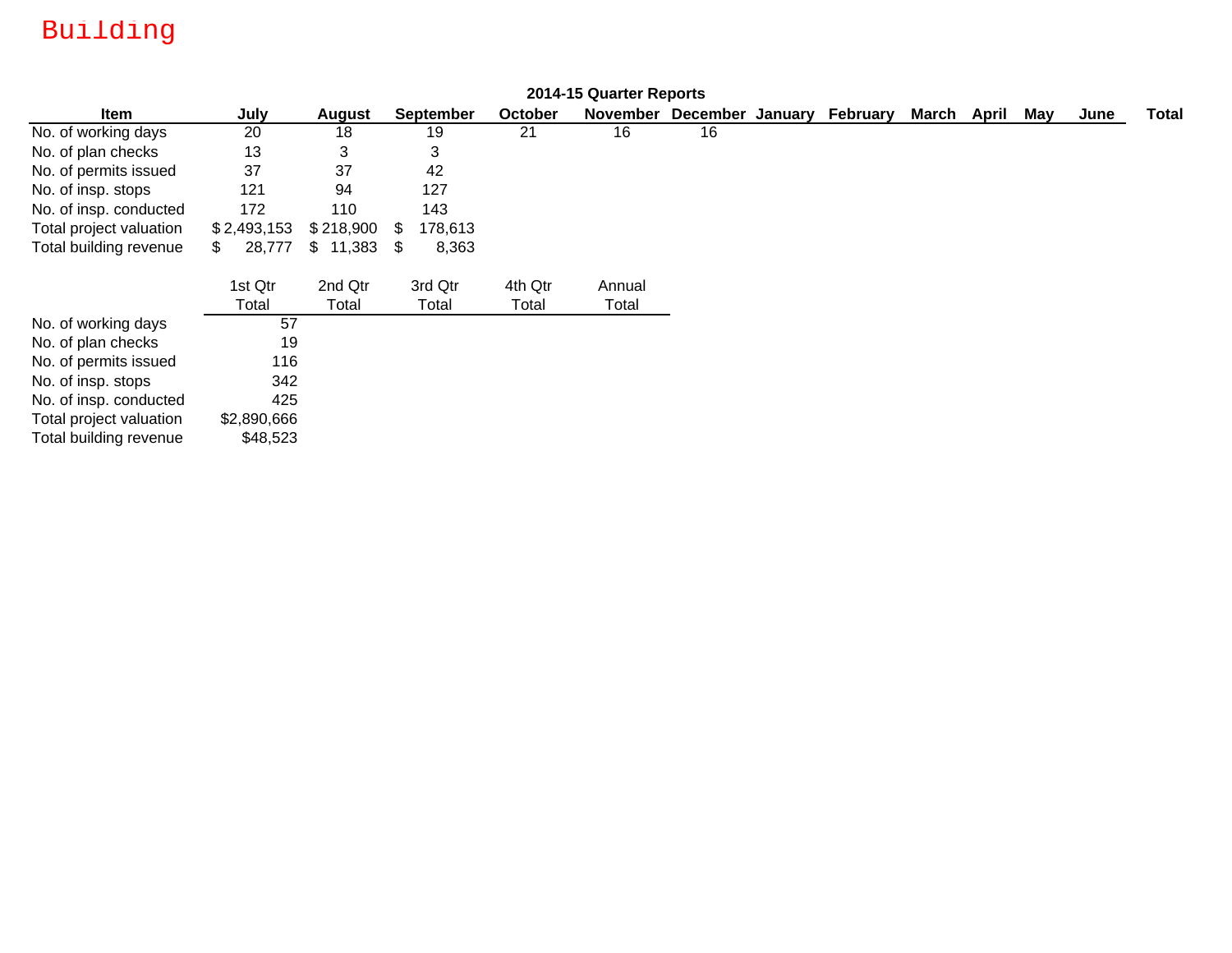## Code Enforcement

| 2014-15 Quarter Reports |      |        |                   |    |          |          |         |          |       |       |     |      |       |
|-------------------------|------|--------|-------------------|----|----------|----------|---------|----------|-------|-------|-----|------|-------|
| Item                    | July | August | September October |    | November | December | January | February | March | April | May | June | Total |
| No. of working days     | 20   | 19     | 17                | 21 | 16       | 16       |         |          |       |       |     |      | 109   |
| No. of insp. conducted  | 118  | 109    | 83                |    |          |          |         |          |       |       |     |      | 310   |
| No. of Letters & NOV's  | 55   | 57     | 60                |    |          |          |         |          |       |       |     |      | 172   |
| No. of cases opened     | 38   | 22     | 26                |    |          |          |         |          |       |       |     |      | 86    |
| No. of cases closed     | 29   | 21     | 22                |    |          |          |         |          |       |       |     |      | 72    |
| No. of Admin Cites      | 0    |        |                   |    |          |          |         |          |       |       |     |      |       |

|                        |     |    |          | 1st Qtr To 2nd Qtr To 3rd Qtr To 4th Qtr To Annual Total |
|------------------------|-----|----|----------|----------------------------------------------------------|
| No. of working days    | 56  | 53 |          | 109                                                      |
| No. of insp. conducted | 310 |    |          | 310                                                      |
| No. of Letters & NOV's | 172 |    |          | 172                                                      |
| No. of cases opened    | 86  |    |          | 86                                                       |
| No. of cases closed    | 72  | O  | $\Omega$ | 72                                                       |
| No. of Admin Cites     |     |    |          |                                                          |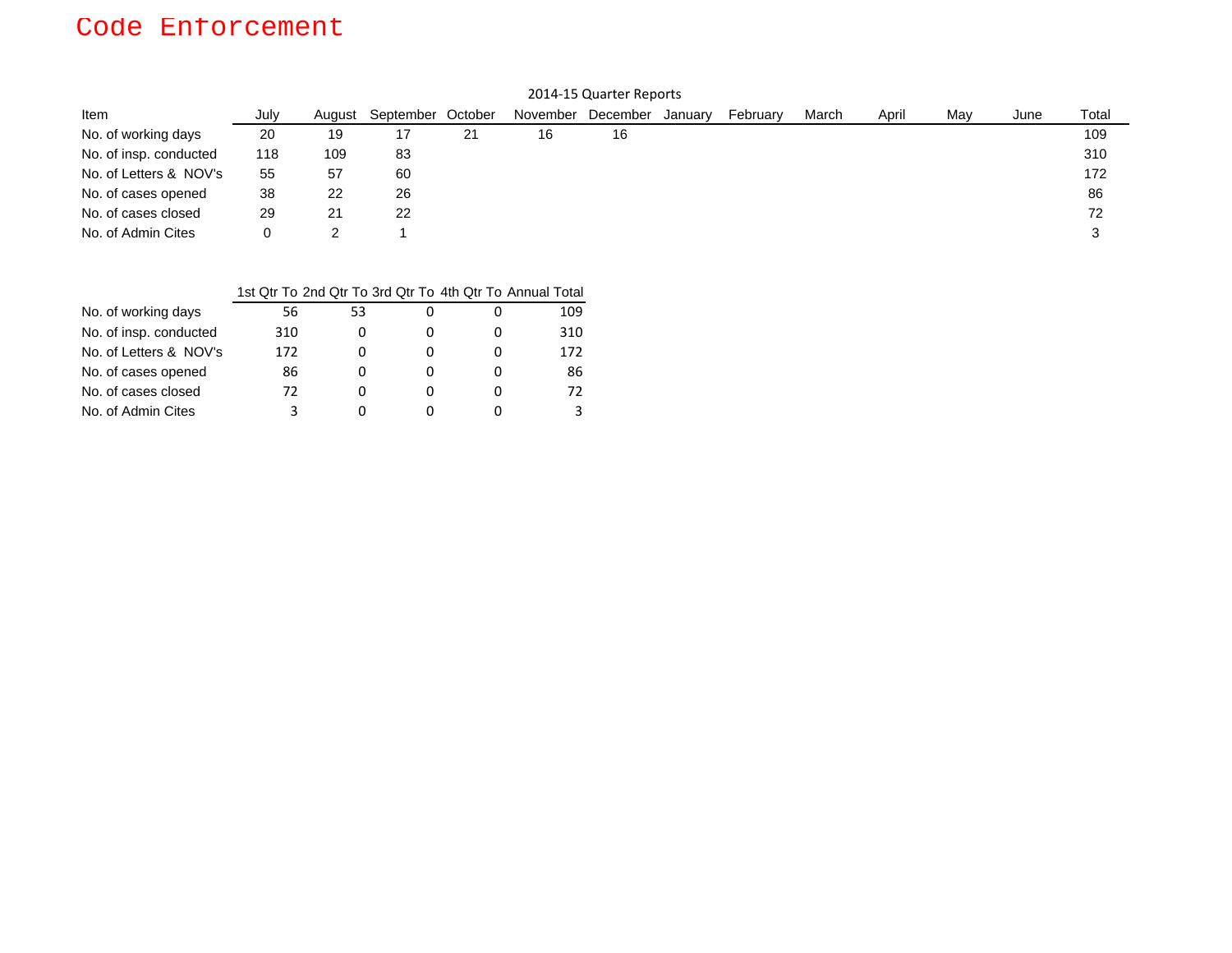

# **COMMUNITY SERVICES**

# **1 st QUARTER REPORT**

# **July - August 2014**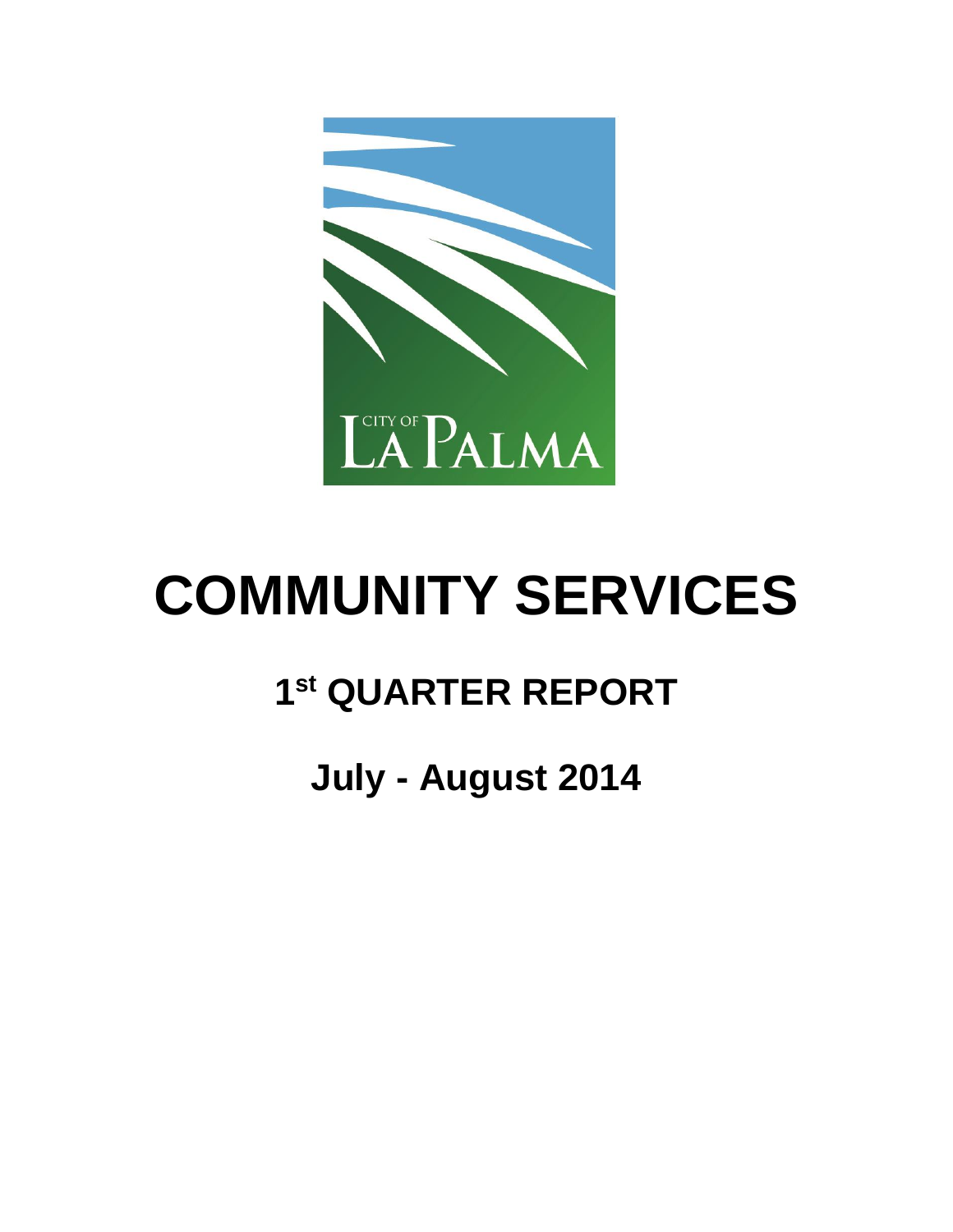The Community Services Departments quarterly report includes projects, meetings, training, goals, and objectives each of the divisions have been working on. Here's what we've done during the Summer:

### **MAINTENANCE & ENGINEERING**

#### *Public & Internal Work Orders Completed*

| ш             | $\sim$ 1.10<br>v | -- | $\bigcap$ T $\bigcap$ |
|---------------|------------------|----|-----------------------|
| ንድ<br>$ \sim$ |                  |    | י                     |

#### *Traffic Signal, Street Light, and Irrigation System Survey*

3 monthly citywide traffic signal, street light and irrigation system surveys were performed Maintenance Division staff.

#### *Graffiti Removal*

84 square feet of graffiti was removed by Maintenance Division staff.

#### *Storm Drain Maintenance*

Inspections and removal of approximately 6.30 cubic yards of debris from 205 citywide storm drain catch basins were performed by Maintenance Division staff.

#### *Street and Right-of-Way Tree Maintenance*

6 dead and declining Canary Island Pine and 1 Japanese Black Pine trees were removed from Houston Ave. medians in July.

In September, 4 listing and potentially threatening Fern Pine trees were removed from a Moody St. median, 2 diseased Ornamental Pear street trees on Walker St. and 1 dead Liquid Amber street tree on La Palma Ave. were removed. Additionally, 100 Brisbane Box street trees were pruned citywide.

#### **July**

#### *Water Conservation*

A SoCal \$martWater (Water Conservation Rebates) Update meeting was attended by Maintenance Division staff.

#### *Orange County Waste Discharge Requirements Meeting*

A Bi-Monthly General Meeting was attended by Maintenance Division staff.

#### *Orange County Waste and Recycling Meeting*

A Bi-Monthly General Meeting was attended by Maintenance Division staff.

#### *Sewer Collections Systems Seminar*

A sewer collections systems maintenance/regulatory update seminar was attended by Maintenance Division staff.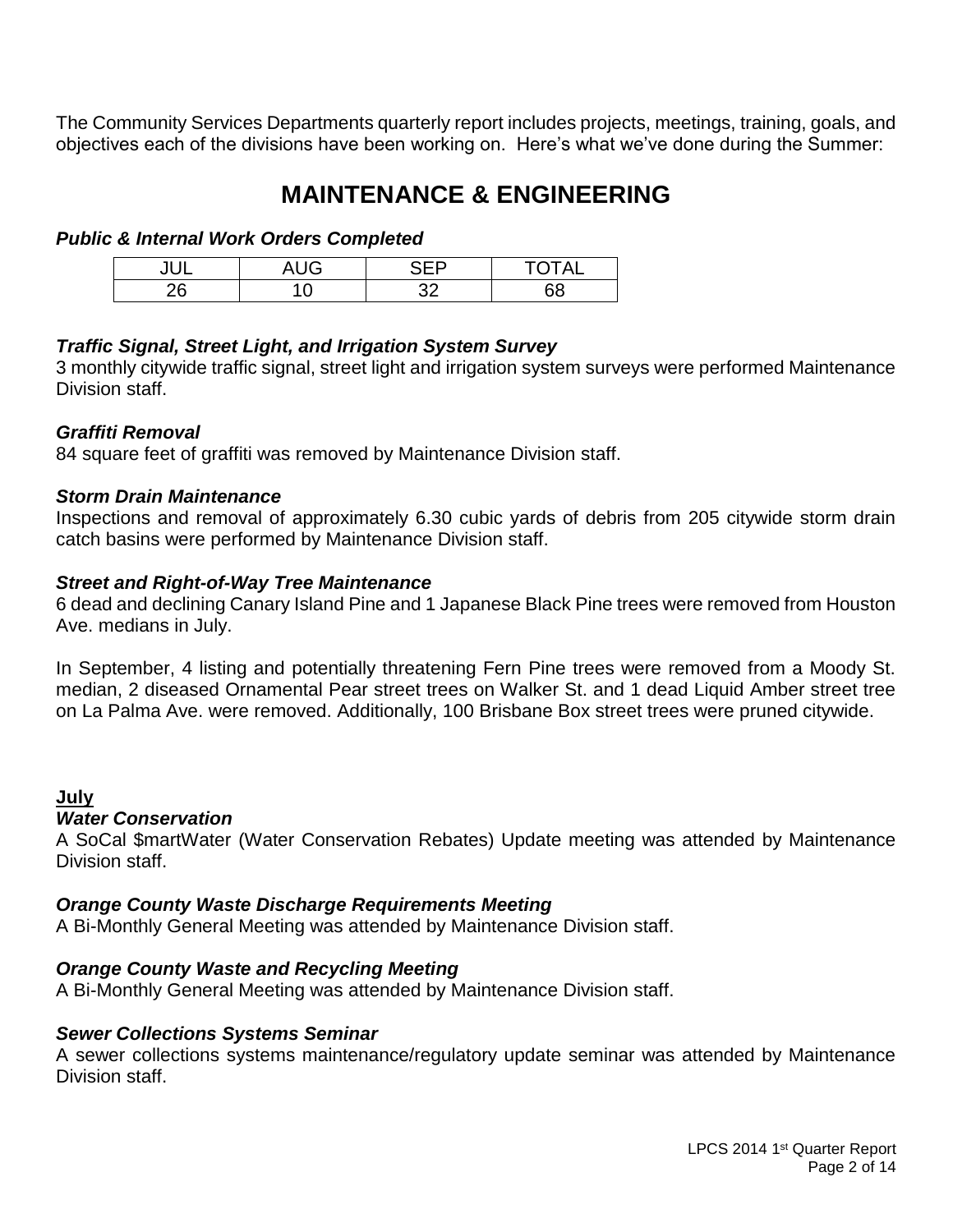#### **August**

#### *Tree Maintenance Training*

A tree maintenance workshop provided by West Coast Arborists was attended by Maintenance Division staff.

#### **September**

#### *California Commercial Driver Training*

Three Maintenance and Water Division staff attended DOT Class B commercial driver training. All employees passed and received their Class B Driver's License.

#### **Pesticide Seminar**

Maintenance staff attending this training to receive continuing education units to maintain their Pesticide Certificates.

#### *CWEA (Waste/Wastwater) Tri-State Seminar*

James Tsumura and Carlo Nafarrete attended the CWEA Tri-State Seminar which includes up to 20 hours of training and vendor exhibition.

### **WATER DIVISION**

#### **July**

#### *City of La Palma Run for Fun*

Supervisor Tsumura and three Water Division staff assisted Maintenance Division to setup and take down traffic control cones, barricades, pre-warning signs and programmable message boards for the July 4<sup>th</sup> Run for Fun event.

#### *ShoreTel Phone System Training*

Supervisor Tsumura and three Water Division staff attended training on the new ShoreTel phone system.

#### *Water Service Leak Repair @ 7752 Laurelwood*

Replacement of water service line at 7752 Laurelwood Lane.

#### *Late Notice Delivery*

Water Division and Maintenance Division staff delivered approximately 300 late notices.

#### *City Yard Generator Load Testing*

Quinn Power and Pacific Industrial Electric participated in our first load test of the new City Yard Electrical Generator.

#### *Valve Can Painting*

Water Division staff painted 32 valve box lids in the Windsong tract.

#### *Conservation Notices*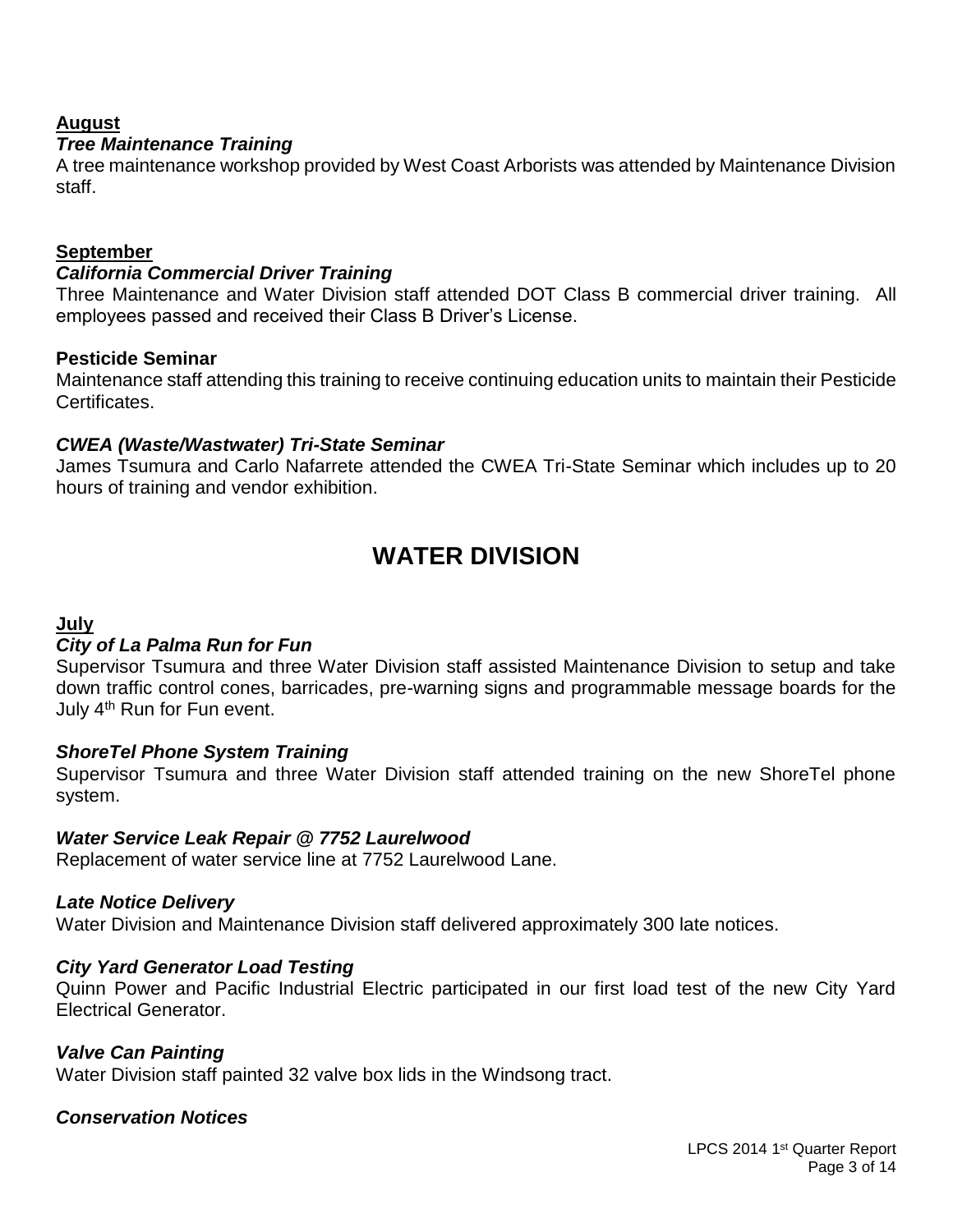Water Division staff placed 13 water conservation notices at residences for over-watering, watering during the day, or washing down paved surfaces.

#### *Miscellaneous*

| <b>Water Quality Calls</b>        |    |
|-----------------------------------|----|
| Leak Investigations               |    |
| Loss of Water / Pressure          |    |
| <b>Shut Off / Restore Service</b> | 32 |
| <b>Broken Box / Sidewalk</b>      | O  |
| Replace Meter / Register          | 0  |
| <b>Digalert Response</b>          | 64 |
| <b>Hydrants Flushed</b>           | 3  |
| <b>Valves Exercised</b>           |    |
| <b>Service Line Leaks</b>         |    |

#### **August**

#### *Class B Commercial License Training*

Leo Larios, Dean Chambers and David Fleming participated in a Class B Commercial License training.

#### *City of La Palma Civic Expo*

Supervisors Nafarrete and Tsumura participated in the City of La Palma Annual Civic Expo at Central Park in conjunction with National Night Out and Concerts in the Park.

#### *Water Education Seminar @ Rancho Santiago College*

Water Service Workers Diaz and Larios received 6 hours of training at the Water Education Seminar at Rancho Santiago College. Certified Distribution and Treatment operators are required to obtain Continuing Education Units to maintain their certifications.

#### *Class B Commercial License Training, Behind the Wheel*

Leo Larios, Dean Chambers and David Fleming participated in a Behind the Wheel Class B Commercial License training.

#### *Fire Hydrant Reflectors*

Water Division replaced 65 missing or broken fire hydrant reflectors Citywide.

#### *Conservation Notices*

Water Division staff placed 26 water conservation notices at residences for over-watering, watering during the day, or washing down paved surfaces.

#### *Leak Notices*

Water Division staff placed 196 residential leak notices for observed leaks found through N\_SIGHT system.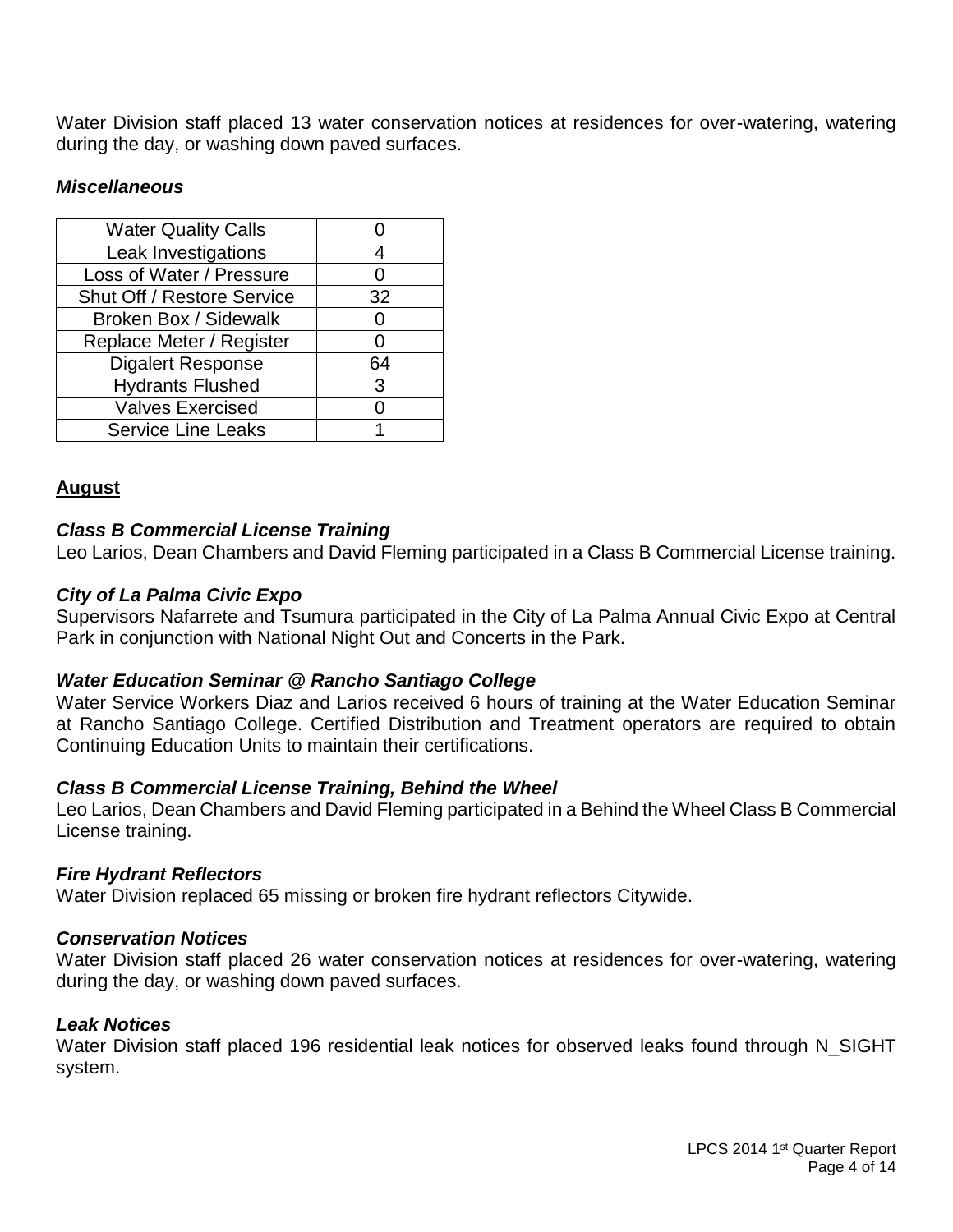#### *Miscellaneous*

| <b>Water Quality Calls</b>   |     |
|------------------------------|-----|
| Leak Investigations          | 8   |
| Loss of Water / Pressure     |     |
| Shut Off / Restore Service   |     |
| <b>Broken Box / Sidewalk</b> | 1   |
| Replace Meter / Register     | 12  |
| <b>Digalert Response</b>     | 127 |
| <b>Hydrants Flushed</b>      | 2   |
| <b>Valves Exercised</b>      |     |
| <b>Service Line Leaks</b>    |     |
| <b>Water Main Breaks</b>     |     |

#### **September**

#### *Corrosion Protection System Inspection*

Corrpro conducted the annual inspection of our corrosion protection system at Walker Street Reservoir.

#### *Late Notices*

Water Division staff placed approximately 300 late notice door tags.

#### *OCWA Annual BBQ*

Mark Diaz, Rich Gangloff and Leo Larios attended the OCWA Annual BBQ which included two hours of water related training, vendor fair and a skills competition.

#### *CWEA (Waste/Wastewater) Tri-State Seminar*

James Tsumura and Carlo Nafarrete attended the CWEA Tri-State Seminar which includes up to 20 hours of training and vendor exhibition.

#### *4" Backflow Prevention Device Installation*

Installation of a 4" backflow prevention device at the Edison right of way and Bouma Drive by S.E. Nelson Construction.

#### *Walker Booster Pump No. 2 Motor Replacement*

Replacement of Walker Booster Pump No. 2 by Delta Motor Company.

#### *Miscellaneous:*

#### *Turf Removal Rebate Inspections*

Staff conducted three Turf Removal Rebate Inspections in September.

| <b>Water Quality Calls</b> |    |
|----------------------------|----|
| Leak Investigations        | 10 |
| Loss of Water / Pressure   |    |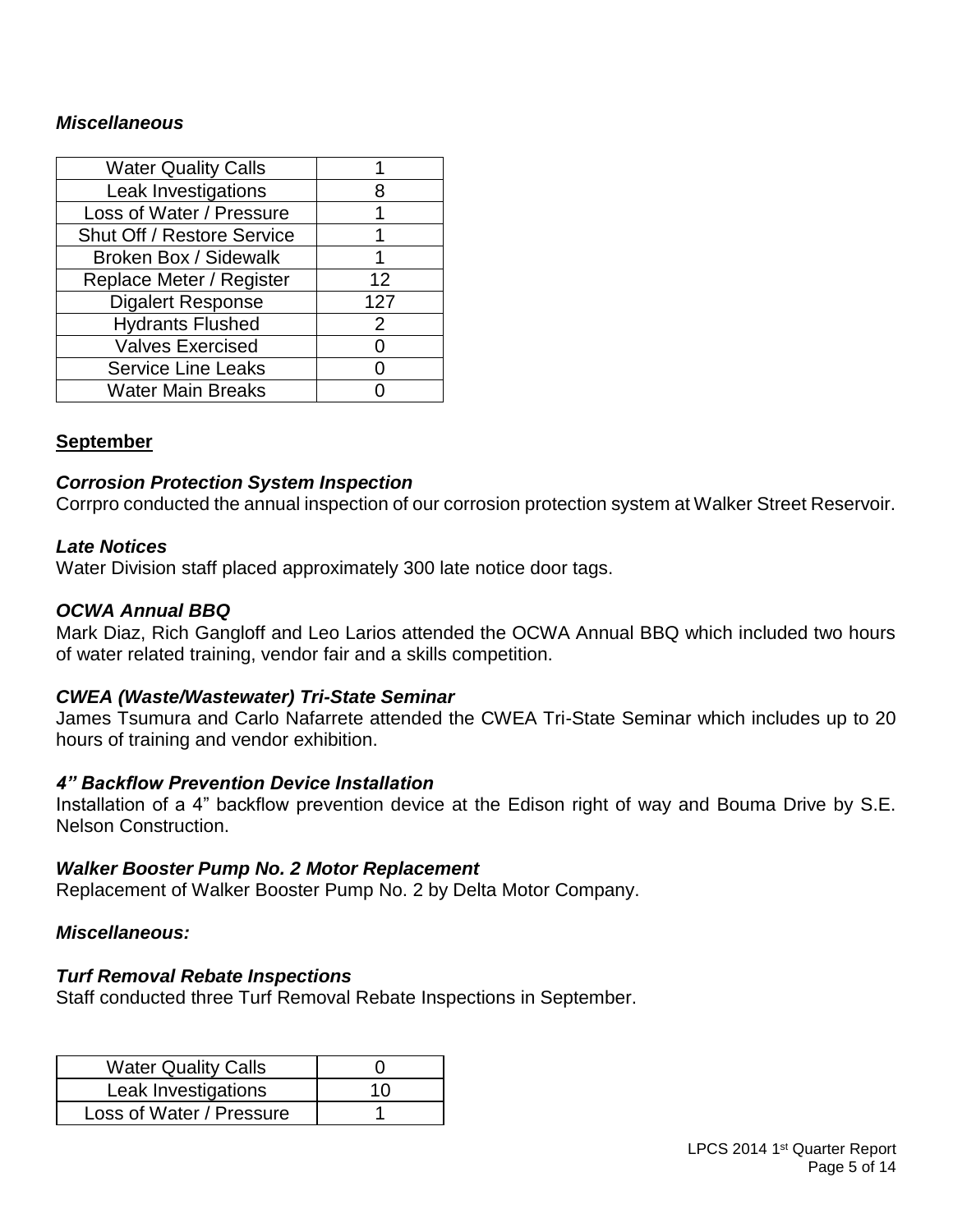| Shut Off / Restore Service |    |
|----------------------------|----|
| Broken Box / Sidewalk      |    |
| Replace Meter / Register   | 22 |
| <b>Digalert Response</b>   | 40 |
| <b>Hydrants Flushed</b>    |    |
| <b>Valves Exercised</b>    |    |
| <b>Service Line Leaks</b>  |    |
| <b>Water Main Breaks</b>   |    |

# **RECREATION**

The Recreation Division delivers many services, programs, and facilities which are the tools we use to produce long-lasting and positive change within our community for our residents. We use these tools to accomplish the following objectives.



**Strengthening a Sense of Community**

#### *2014 Summer Home Spotlight*

In an effort to strengthen community pride and a sense of community, CAB's ongoing Home Spotlight Award recognizes a homeowner each quarter that has improved or maintained their home in an effort to keep La Palma beautiful.

The Community Activities & Beautification Committee awarded the Summer 2014 Home Spotlight Award for home and neighborhood beautification to Brenda and Robert Carruth of 7201 Monterey Lane. The Carruth family have lived in La Palma for 22 years and raised their adult daughters Carolyn and Cathy. They have completed a total exterior remodel of their home and the front yard. They worked with a landscape artist and created a self-sustaining landscape, by planting self-maintained plants and flowers which has conserve water usage and is visually appealing.



#### **Creating and Enhancing Places for People to Gather**

#### *2014 La Palma Days Planning*

La Palma Days volunteers and staff began their planning and preparation of the 2014 event themed: *Cheers to 30 Years!* Subcommittees began meeting through the summer as they plan the November 8<sup>th</sup> festivities. Due to this being the 30<sup>th</sup> anniversary, a new logo was designed and helped with branding the event for this year.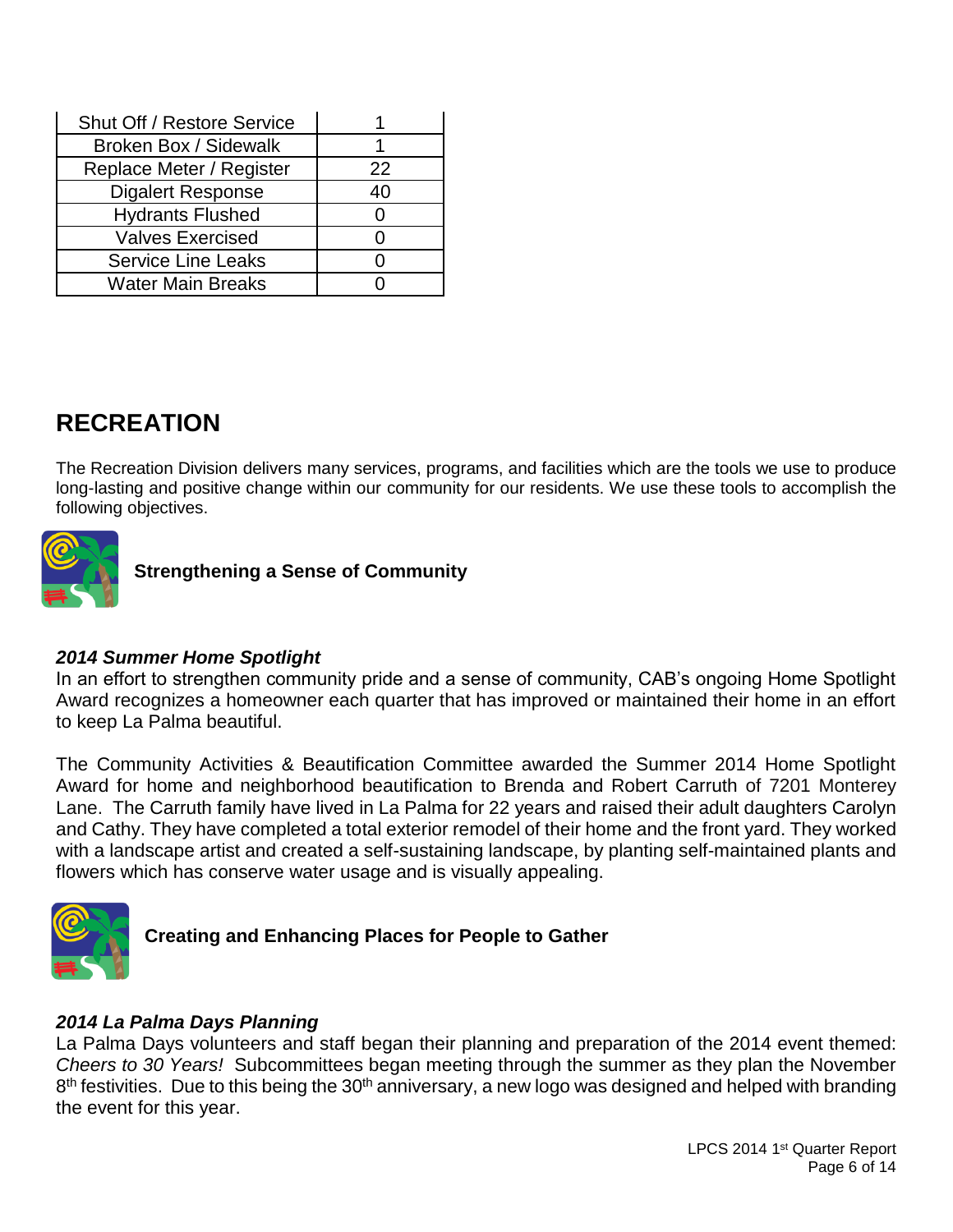The La Palma Pageant is scheduled this year for November 2 at the Ehlers Community Center in Buena Park. An orientation was held on September 7, 2014 in the Community Center. A total of 4 contestants have committed to the event.

#### *Fitness Run for Fun*

The Community Services Department is proud to report that La Palma's 34<sup>th</sup> Annual Fitness Run for Fun was another success. The Department's objectives for the Fitness Run For Fun is twofold: to strengthen our residents' sense of community by providing a place for them to gather; and to encourage and support good health and fitness.

The Department kept the same rates as last year, as we are in line with other races offered in the vicinity. Pre-registration online (which included a shirt) was \$29 for participants. In addition to less administrative time to process the registration, the timing company discounted our fee by \$1.00 per online registration. If they registered through mail or in person at Central Park, the pre-registration price was \$37 (which did not include a shirt). With our timing company we were also able to keep preregistration open longer, with that being said the only late registration that we took was on race day, and that cost was \$42.00.

The City, once again, contracted with Pacific Coast Race timing, a distribution company, which handed out our flyers at 30 events in Southern California from the beginning of April through the end of June, and a direct mailing to over 5,000 runners in our area.

This year the event was on Friday, July 4<sup>th</sup>. When the race falls on a weekend (creating a long weekend for most people) our numbers tend to drop. This year we saw a phenomenon with a large number of preregistrations coming in the final week (June 23-30), which brought our registration up to 598. Race day we were unable to predict what would occur, last year we had approximately 400 runners register day of, with the several years before with only approximately 200 registering on race day. This year, we processed 132 on race day. In 2008, the last time the Race fell on a Friday, we had a total of 722 participants, this year we had a total of 730,

Again this year the Recreation Division was proud to offer the Yankee Doodle Dash, for the fourth year, designed for kid's ages 2-12 years. Every participant, once again, received an official Race Bib (all numbered "1") and a participation medal (donated by BlueSky Outfitters). In total we had 93 "doodlers" all of which had a good time.

|                           | 2009   | 2010   | 2011 | 2012 | 2013 | 2014 |
|---------------------------|--------|--------|------|------|------|------|
| 5K Run Participants:      | 368    | 366    | 313  | 376  | 357  | 305  |
| 5K Walk Participants:     | 145    | 188    | 117  | 128  | 224  | 162  |
| 10K Run Participants:     | 231    | 285    | 186  | 183  | 233  | 170  |
| Yankee Doodle Dash        | N/A    | N/A    | 59   | 89   | 100  | 93   |
| Family Fun One/Fun Zone*: | $300*$ | $300*$ | 300* | 200* | 300* | 250  |
| <b>TOTALS:</b>            | 744    | 833    | 616  | 776  | 914  | 730  |

Below you will find a comparison of the past five years of Run attendance statistics.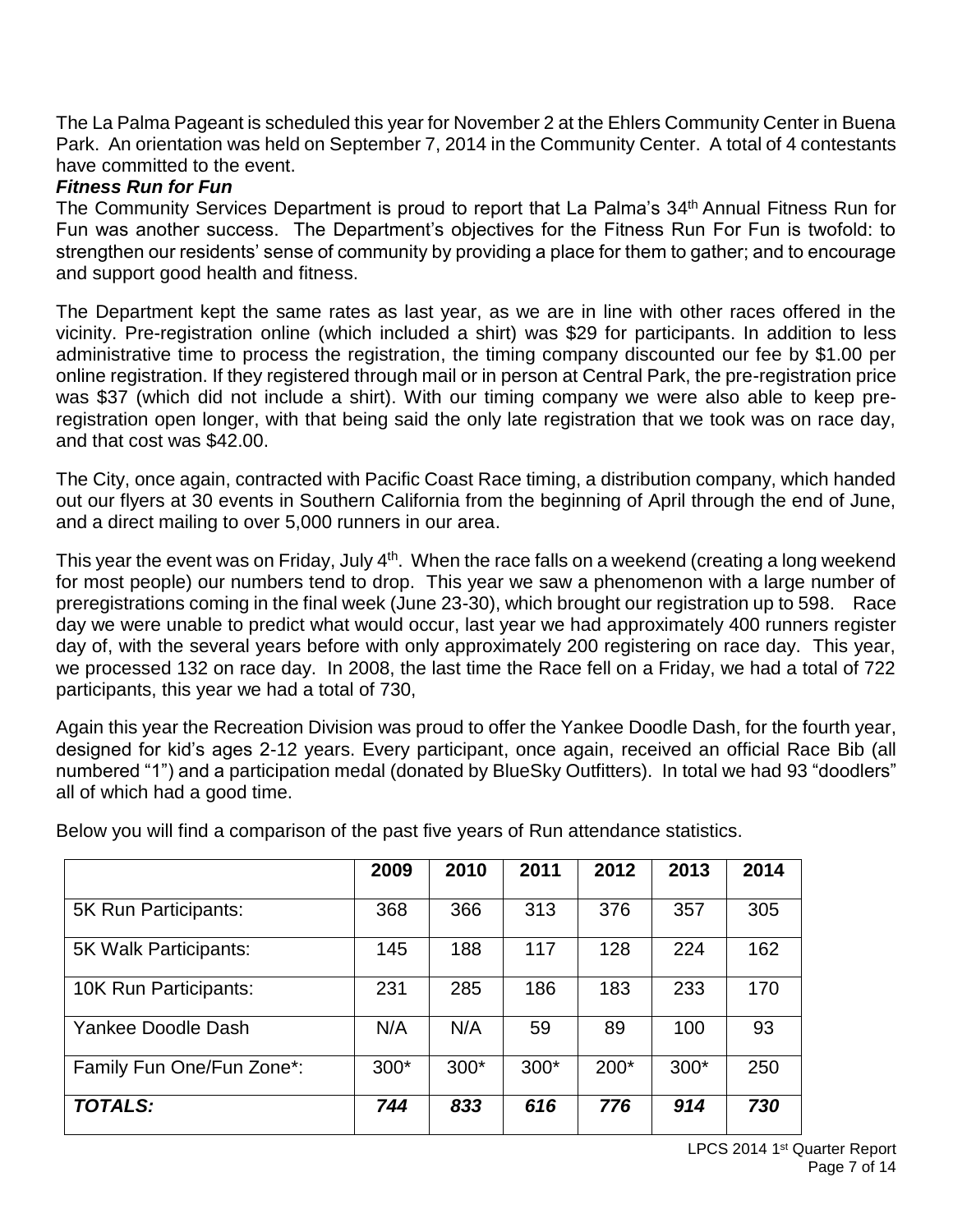| .<br>volunteers: | nn.<br>◡◡ | $\overline{\phantom{a}}$<br>_ | $\sim$ $\sim$ | $\sim$<br>. .<br>. . | $\sim$<br>vu |  |
|------------------|-----------|-------------------------------|---------------|----------------------|--------------|--|
|                  |           |                               |               |                      |              |  |

\*Family Fun One/Fun Zone numbers not included in totals.

The Department, again, worked with the City's Corporate Sponsors to ensure they received the full benefit of their donation. Platinum Sponsor La Palma Intercommunity Hospital fielded approximately 35 entries into the competitive events, while Silver Sponsor Park Disposal donated trash cans.

The Family Fun Zone featured crafts, a large, attention-grabbing inflatable obstacle course, games, and a family game area, designed to attract families to "play together". All events were popular, with an estimated attendance of 250 people. The Fun Zone is designed to promote family bonding while keeping family members more physically active.

Below is the 2014 Fitness Run for Fun Financial Report. As always, we continue to assess and evaluate our performance to ensure that future Fitness Runs for Fun meet our community's expectations and our own high standards.

|                             | <b>Adopted</b>       | <b>Actual</b>  | <b>Variance</b> |
|-----------------------------|----------------------|----------------|-----------------|
| <b>EXPENDITURES</b>         |                      |                |                 |
| <b>Community Services</b>   |                      |                |                 |
| Personnel \$                | $9,915.00$ \$        | 11,716.06 \$   | < 1,801.06      |
| Other Personnel             |                      |                |                 |
| Police \$                   | $3,500.00$ \$        | 4,050.60 \$    | 550.60>         |
| Maintenance & Operations \$ | 19,850.00            | 18,598.53 \$   | 1,251.47        |
| <b>TOTAL</b>                | \$<br>$33,265.00$ \$ | $34,365.19$ \$ | < 1,100.19      |
| <b>REVENUES</b>             |                      |                |                 |
| <b>TOTAL</b> S              | 25,000.00 \$         | 12,422.75 \$   | $<$ 12,577.25>  |
| <b>NET EXPENSE</b>          | \$<br>8,265.00\$     | 21,942.44 \$   | 13,677.44       |

#### *Facility Permits*

This summer we issued numerous permits for our indoor and outdoor facilities:

| Facility                | <b>Number of Uses</b> | Number of<br>People | <b>Number of Hours</b><br>Rented |
|-------------------------|-----------------------|---------------------|----------------------------------|
| <b>Community Center</b> | 10                    | 1,140               | 55                               |
| Pavilion                | 16                    | 2,574               | 90                               |
| Gazebo                  | 13                    | 646                 | 59                               |
| Softball/Soccer Field   | 72                    | 1,818               | 156                              |
| <b>Total</b>            | 111                   | 6,178               | 360                              |

Since the Community Center flooring project, some of the regular recurring permit holders have not returned resulting in decreased number of indoor uses.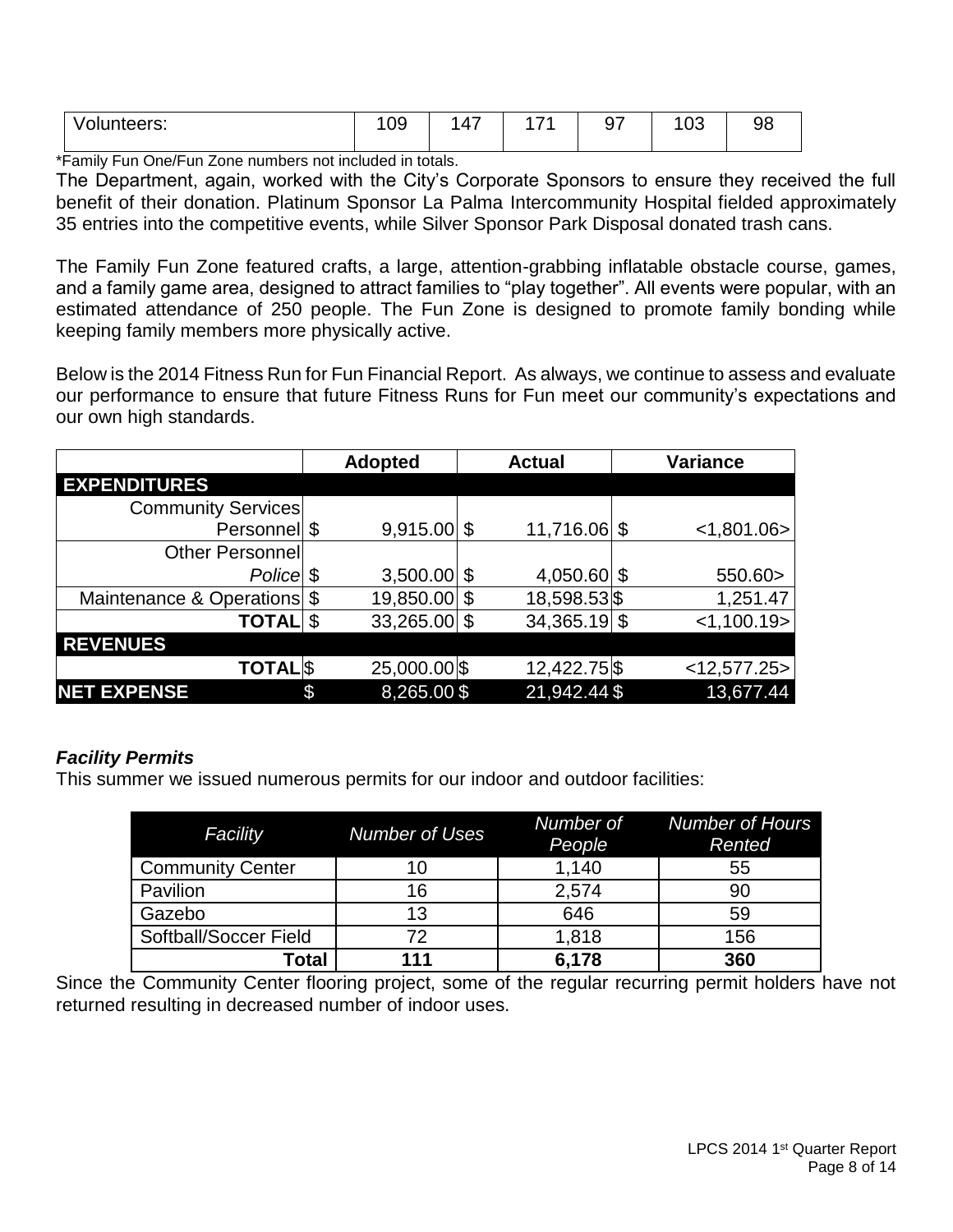

#### *2014 Concerts in the Park- "Saturdays at the Park"*

The Community Activities and Beautification Committee worked with Recreation Staff to create the Summer Concert Series. The combined attendance for the six concerts performed during the summer concerts series was approximately 4,097, with an average of approximately 682 per concerts. Food Trucks were invited back again this year and were welcomed by the patrons. New this year, the Recreation Division partnered with the La Palma Kiwanis's Club to offer a Beer and Wine Garden and

|      |                                | <b>Tribute to Neil</b> | Rocky Mtn Chocolate Factory &       |
|------|--------------------------------|------------------------|-------------------------------------|
| 7/12 | <b>Hot August Night</b>        | Diamond                | <b>Garlic Scape Food Truck</b>      |
|      |                                |                        | Hot Dogs & Tropical Island Funnel   |
|      |                                | Tribute to The         | Cakes & Kettle Corn                 |
| 7/19 | <b>Ghost in the Machine</b>    | Police & Sting         |                                     |
|      |                                | Tribute to Tom Petty   |                                     |
| 7/26 | <b>The Petty Breakers</b>      | & the Heartbreakers    | Piaggio on Wheels & Tropical Island |
|      |                                |                        | The Grilled Cheese Truck & Tropical |
| 8/2  | The Smoke'n Cobras             | 50's, 60's Rockabilly  | Island                              |
|      |                                |                        | Civic Expo & National Night Out     |
|      |                                |                        | <b>Tropical Island</b>              |
| 8/9  | <b>The Skinny Little Twits</b> | <b>Classic Rock</b>    | Long Beach Ice Cream Food Truck     |
|      |                                |                        |                                     |
| 8/16 | <b>Flashback Heart Attack</b>  | New Wave 80's          | Drive Me Cookie, Eat'em Up          |

for the first time a Chili Cook Off Event.

#### *Water Fitness at the La Palma Intercommunity Hospital Indoor Pool*

In collaboration with the Anaheim Family YMCA, La Palma Recreation offered aquatic classes at the La Palma Intercommunity Hospital (LPIH) indoor therapeutic pool. In addition to beginning swim lessons (included in the Aquatics report), this facility allows us to offer a unique, shallow-water workout for older adults, which includes aerobic training; muscle conditioning; and stretching to promote flexibility and reduce stress and tension. This course proved so popular, we opened an additional class in August and were able to fill that class to capacity. Our water fitness for older adults had 78 attendees

#### *Aquatics 2014*

Also in partnership with the Anaheim Family YMCA, the community enjoyed another successful season of swimming lessons at John F. Kennedy High School as well as Tiny Tot, Water Baby and nonswimming Polliwog programs at La Palma Intercommunity Hospital this summer. The summer swimming lessons program was introduced three years ago in response to the community's desire for a safe, fun, and local aquatics program. The curriculum focuses on essential swimming and water safety skills. Group lessons, were conducted in three 2-week sessions, for \$49 per session, and one session of Saturday classes (JFK only) for \$30. Private lessons were also offered at John F. Kennedy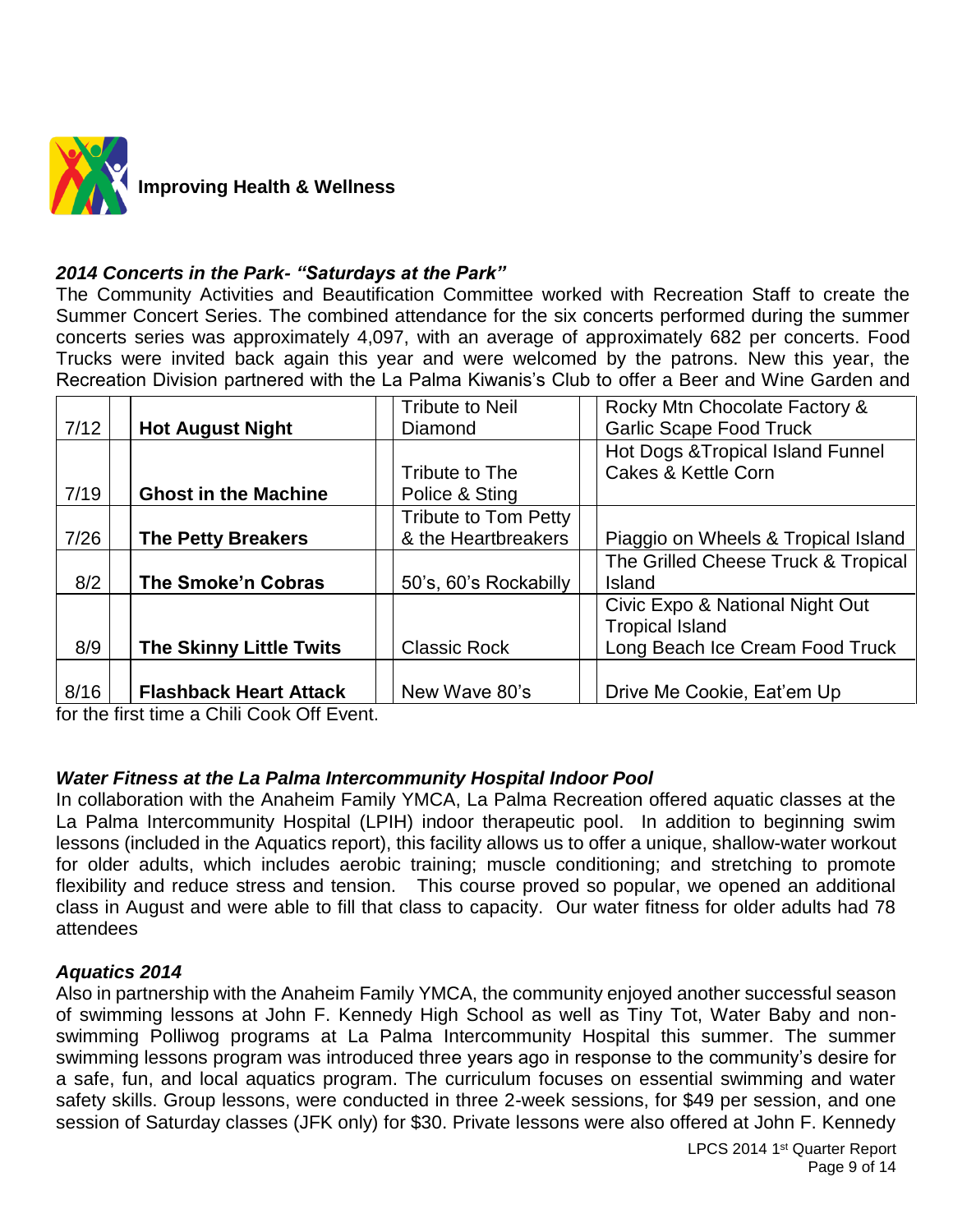High School. Swim lessons were available for the following: Water Babies (ages 6 months to 2  $\frac{1}{2}$ years; parent participation), Tots (ages 3 to 5 years), and Levels 1 through 6 (ages 5 to 13 years). Classes ran from June 14 through July 24. 579 registrants contributed to the success of this summer swim season, bringing in revenue of \$32,890.00 from registrations. Once expenditures and direct costs (excluding La Palma staff time) were settled between the City and the Anaheim Family YMCA, the program realized a loss of \$288.00 (not including non-resident fees which are the City's alone); which per the agreement was split equally between both

organizations.

#### *USDA Commodities Distribution*

This monthly food distribution program allows low income La Palma residents to supplement their food cabinets with donated items from the Second Harvest Food Bank of Orange County. USDA commodity distribution is scheduled for the third Tuesday of the month at 3:00 p.m. The following is the monthly breakdown for the quarter.



| Month     | Number of<br><b>Households</b> | Number of<br><i><b>Individuals</b></i> |
|-----------|--------------------------------|----------------------------------------|
| July      |                                |                                        |
| August    |                                | 14                                     |
| September |                                | 13                                     |

#### *Meals on Wheels*

In conjunction with La Palma Intercommunity Hospital, this program provides hot and cold meals to La Palma residents who are unable to prepare meals for themselves. Community volunteers deliver the meals Monday-Friday and offer a much needed social connection for the clients. As this is a need based program, the number of meals each month fluctuates with that need.

| Month     | <b>Number of Meals</b> |
|-----------|------------------------|
| July      | 283                    |
| August    | 271                    |
| September | 313                    |



**Fostering Youth Development**

#### *Camp Tiny Tots*

It was a great summer at Camp Tiny Tots, loaded with adventure and fun. Four sessions were completed by instructor Andi Terry and the Tiny Tot recreation staff team. Each camper had the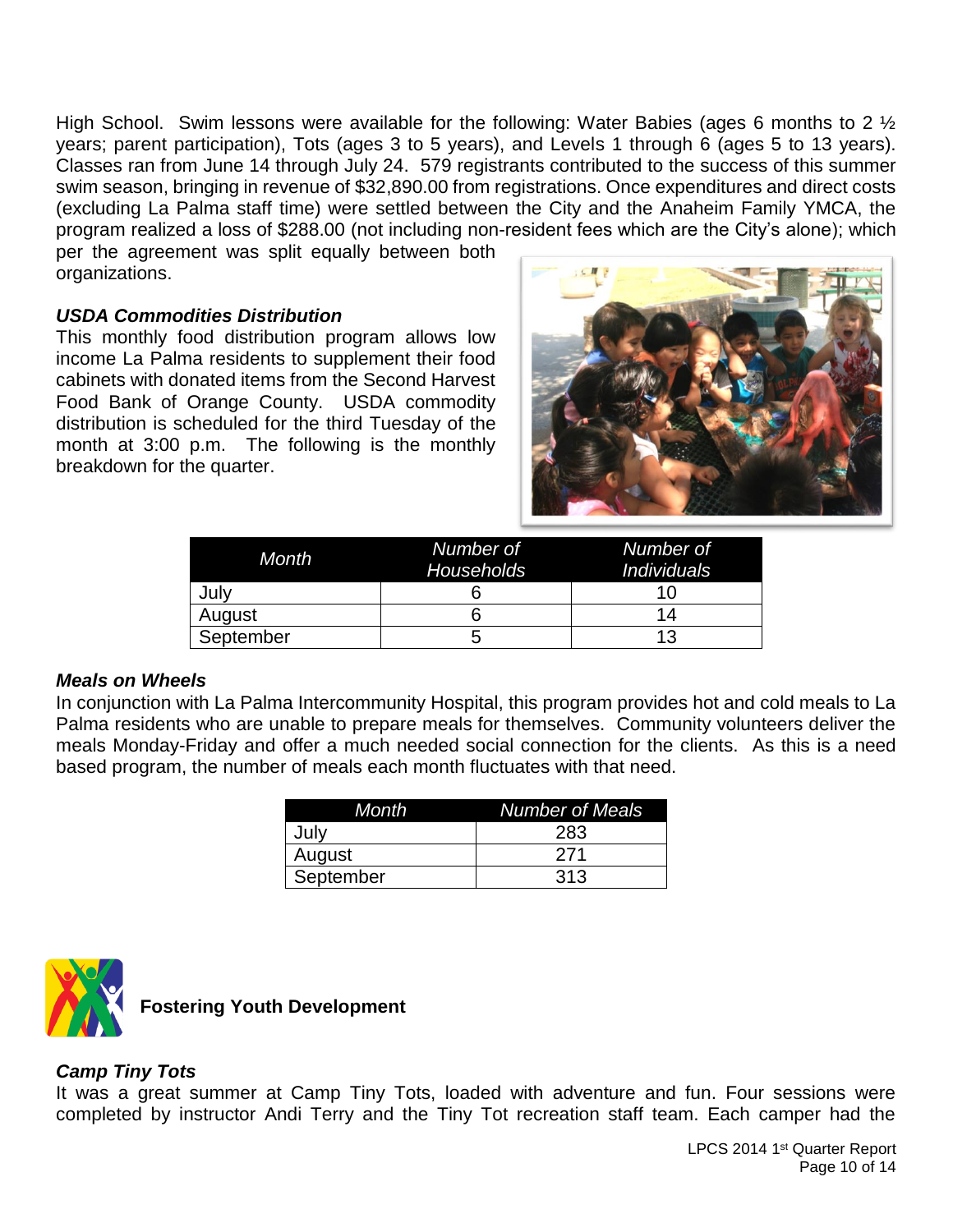opportunity to stay active with new games, crafts, indoor and outdoor activities. During "A Bug's Life" camp the class learned about all sorts of critters, crawlers and flyers alike. This camp ended with a trip to the El Dorado Nature Center where they hiked the one mile trail and participated in a scavenger hunt along the way. Our second camp was "Barnyard Palooza" where the participants learned all life on the farm, the class took a trip to the Anaheim Equestrian Center where they fed the farm animals, milked a goat, and rode a pony. During camp "Stomping Dinosaurs" the class turned into dinosaurs they stomped, marched and roared plus a super science volcanic eruption. The field trip that concluded this camp was to Ralph B. Clark Regional Park; in the Interpretive center at the park the class was able to view a large variety of fossils. Our last camp of the summer was "Little Pirates Ocean Adventure". This camp ended summer with lessons on how to be a pirate, and lots of under the sea tales. The final field trip of the summer was to Newport Landing Whale Watching, Tiny Tots and their families went out on a two and a half hour boat ride and saw a sea lions, a large pod of dolphins and three whales.

July 4<sup>th</sup> the class had a big celebration thanks to the Girl Scouts. To receive their silver award, Amy Leung and Kaylin Ryono chose to give to the youth in our Tiny Tots program the gift of literacy. The girls set up a book drive through their church and donated them to our class. The day of their presentation Ms. Leung and M. Ryono set up patriotic themed activities that included a craft, a snack and the reading of a special  $4<sup>th</sup>$  of July story.

| A Bug's Life: 6/16-6/27                   | Monday, Wednesday | 18 Campers |
|-------------------------------------------|-------------------|------------|
|                                           | Tuesday, Thursday | 24 Campers |
|                                           |                   |            |
| Barnyard Palooza: 6/30-7/11               | Monday, Wednesday | 23 Campers |
|                                           | Tuesday, Thursday | 20 Campers |
|                                           |                   |            |
| Stomping Dinosaurs: 7/14-7/25             | Monday, Wednesday | 18 Campers |
|                                           | Tuesday, Thursday | 19 Campers |
|                                           |                   |            |
| Little Pirates Ocean Adventure: 7/28-8/08 | Monday, Wednesday | 24 Campers |
|                                           | Tuesday, Thursday | 24 Campers |

#### *Club La Palma Volunteens*

Club La Palma Day Camp had another great group of Volunteens this year who helped Day Camp go



smoothly. A total of 17 volunteens have worked hard all summer long and have been crucial to the success of Club La Palma Day Camp. Collectively, they have served over 3,400 hours giving back to their community. Along with the help of the Day Camp Counselors, they have prepared games and activities for the campers and attended bi-weekly training meetings where they have learned about working together and job responsibilities. Most importantly, they have served as role models for the city's youth.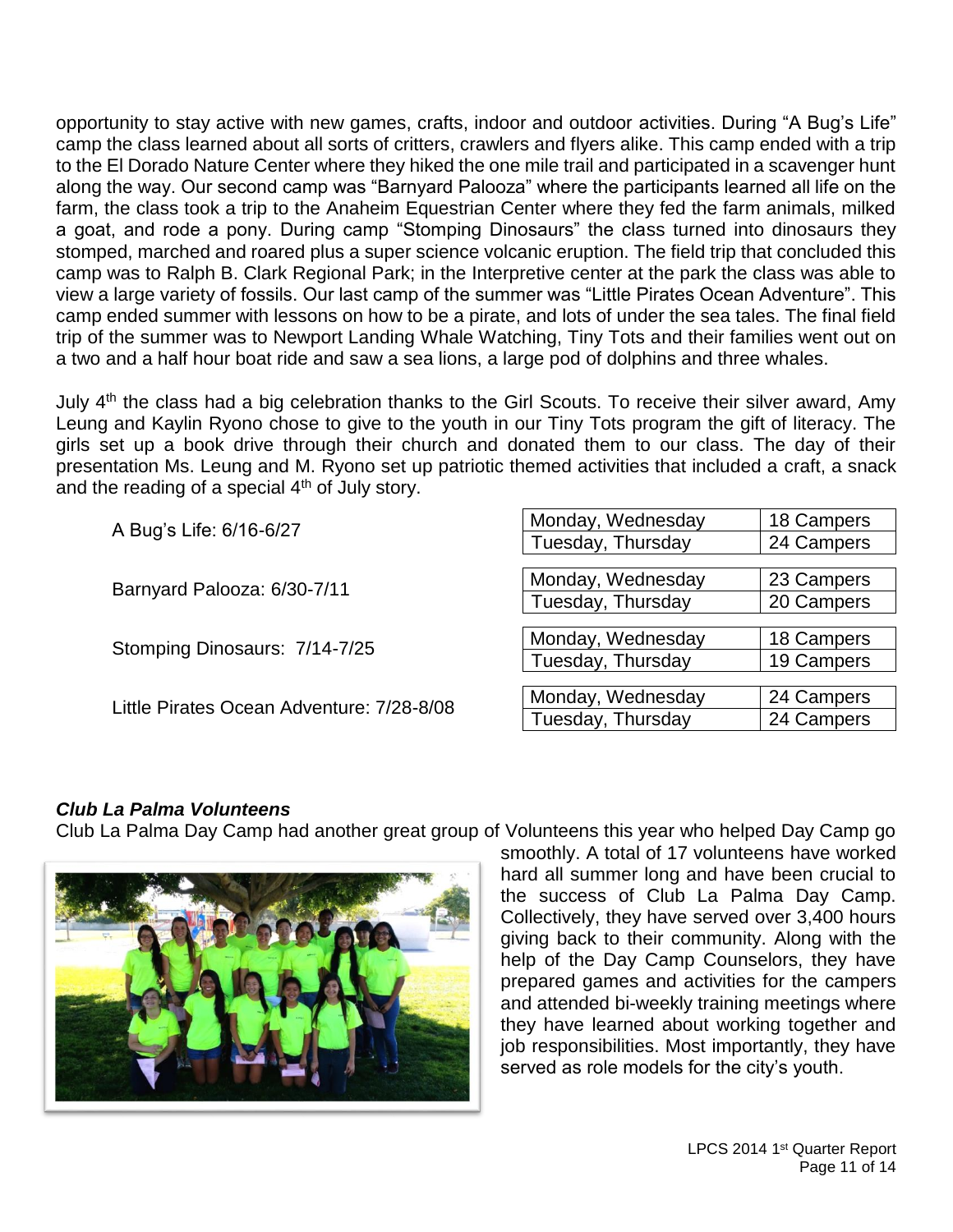As part of the last Volunteen meeting they meet with Kaiti Chilers and learned how to do a resume, cover letters, and even got some tips on how to answer sample interview questions. The Volunteens were recognized for their service at the City Council meeting on September 2, 2014. They were treated to a recognition dinner before the meeting, and received their two hundred dollar stipend after the council meeting.

#### *Club La Palma Day Camp*

Summer Day Camp this last year was led by 2 out of 6 camp counselors from the previous summer. 18 Volunteens assisted the counselors to help coordinate and facilitate 10 themed weeks full of exciting activities. Club La Palma Day Camp went swimming weekly and with new safety procedures executed at the pool, counselors ensured parents' exceptional safety. Popular excursions featured Sea Side Lagoon, Angels Baseball Game, Lee Way Sailing Center, Universal Studios, La Mirada's "Splash", and our Mystery Field Trip which was held at Central Park.

Each week entailed something new and different from the previous weeks. Campers engaged in physical fitness, nutritional awareness, received positive mentoring, acquired new friends, and enhanced confidence. Each Monday counselors made sure to incorporate icebreaker games which developed many new friendships. Many campers participated in tournaments including hockey, basketball, baseball, soccer, jump roping, and hula hooping. Campers were heavily involved in arts and crafts; their vivid imaginations lead to wonderful creations like designing their own 4<sup>th</sup> of July tshirts. Along with weekly pool excursions and field trips, Club La Palma Day Camp walked to Central Park for barbeques, movies, tournaments and special events hosted by the Library including a "Magician," and "Ventriloquist."

| WK:1           | <b>WK:2</b> | WK:3    | <b>WK:4</b> | <b>WK:5</b> | <b>WK:6</b> | <b>WK:7</b> | <b>WK:8</b> | <b>WK:9</b>    | <b>WK:10</b> |
|----------------|-------------|---------|-------------|-------------|-------------|-------------|-------------|----------------|--------------|
| 8 <sup>′</sup> | 88          | フ斥<br>N | 86          | 100         | ラフ          | 70<br>ັບ    | —           | 72<br><b>N</b> | 70           |

Summer Enrollment (80.6 average)

#### *Teen Dances*

These special events are a great way to bring teens together in a safe environment while promoting physical fitness. Staff from both La Palma and Cypress, and Youth Action Committee members, were on hand to act as positive role models as well as to maintain the safe environment.

#### *Glow in the Dark Dance – September 20, 2014*

Teens, in grades seven and eight, enjoyed the Glow in the Dark Dance held at the La Palma Community Center. There were 203 teens in attendance. 4 teens purchased a Fast Pass for \$40, which allows entrance to all five dances and a savings of up to \$10.

#### *Summer 2014 Contract Classes*

62 various classes and camps were offered targeting areas such as fitness, skill enhancement, art and dance. This year we added several cross-discipline camps with physical activities combined with educational opportunities, which were very successful. Our total enrollment for this session including our popular Club La Palma Day Camp was 1,699 participants.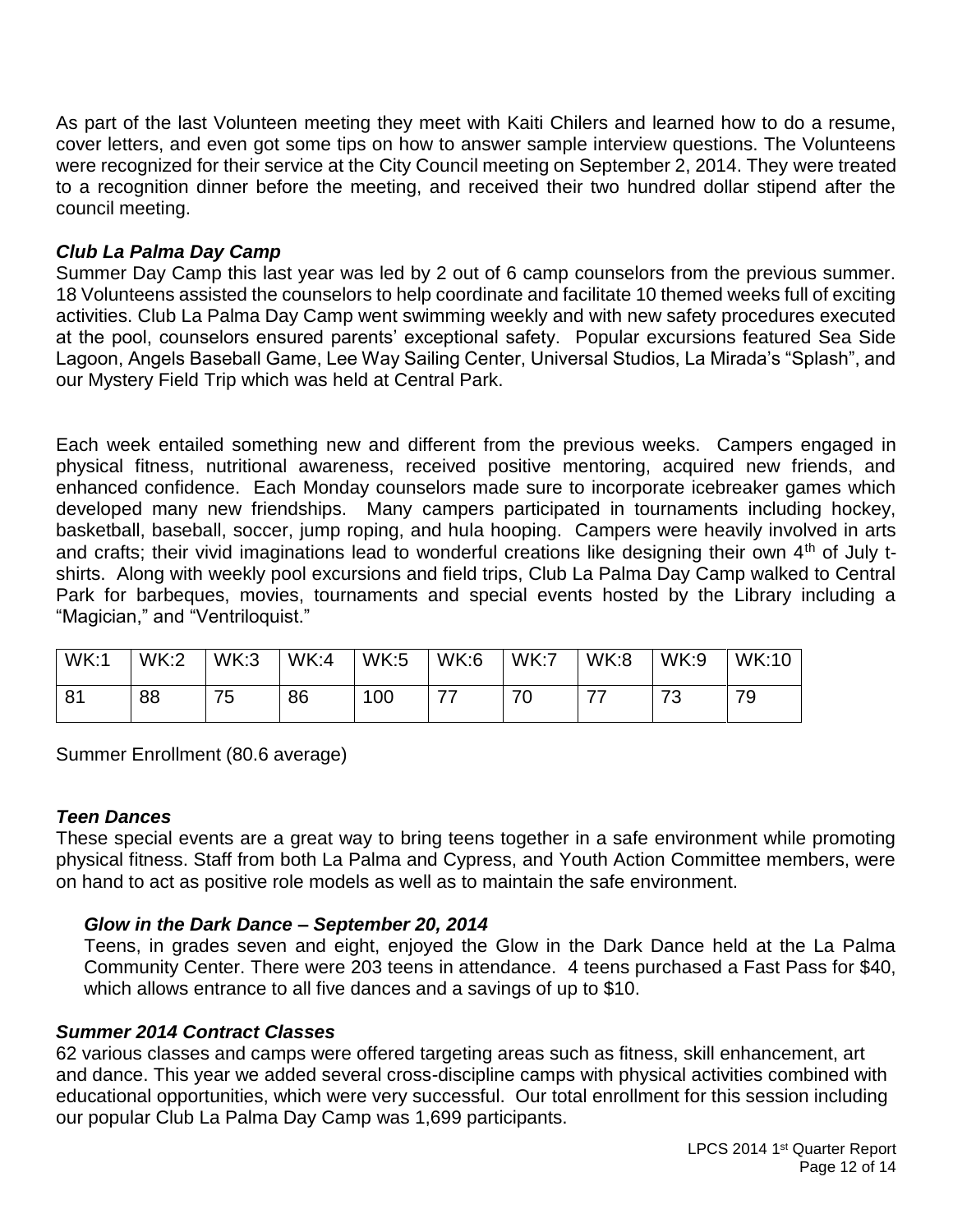#### *Fit N Fun*

Supervisor Robinson, Coordinator Adams, and Specialist Juarez met with the new G.B. Miller Principal Gerald Shaw, Steve Luther Principal Jacki Teschke, and Los Coyotes Principal Robyn Yarbrough to discuss the upcoming school year. Topics discussed included introducing the new Miller Principal to the Fit N Fun program and outcome measurement goals for this year.



**Encouraging Citizen Involvement**

#### *La Palma & Cypress Youth Action Committee*

On September tenth and eleventh Colleen Moreno, Shelly Myers from the city of Cypress and Recreation Coordinator Adams interviewed 34 participants to be on the Youth Action Committee. We were able to accept 32 well deserving teens that met all requirements and showed they would represent our two cities.

#### *Volunteer Opportunities*

This quarter we provided the following opportunities for citizens to become involved in their community by volunteering for these programs:

| Program/Event          | Number of<br><b>Volunteers</b> | Number of<br><b>Hours</b><br>Served |
|------------------------|--------------------------------|-------------------------------------|
| <b>Meals on Wheels</b> | 54                             | 100                                 |
| Volunteens             | 18                             | 4,104                               |
| <b>CAB</b>             | 10                             | 56                                  |
| Run for Fun            | 65                             | 260                                 |
| <b>Total</b>           | 147                            | 4,520                               |

Unfortunately, staff is continuing to see a decrease in the number of volunteers. Busy lives and schedules are making harder for people to volunteer their time.



**Miscellaneous**

**July**

The Community Services Department successfully went through the Phone Training sponsored by Administration and IT.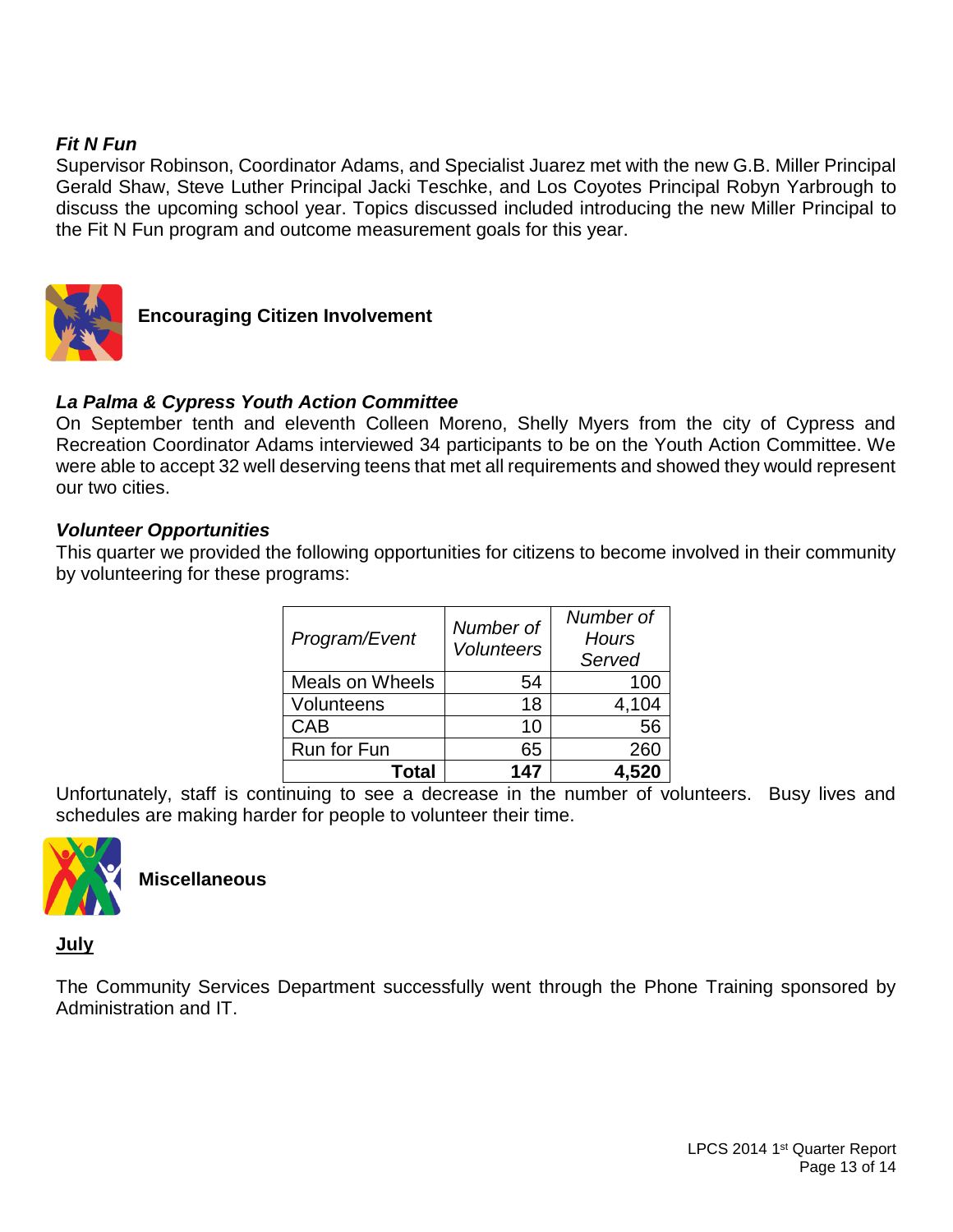#### **August**

Supervisor Robinson and Coordinator Adams visor Robinson attended the Women in Leisure Services (WILS) National Luncheon. This event is to network, share ideas, and here updates of what all the chapters of the organizations have planned for the year.

#### **September**

Supervisor Robinson and Coordinator Adams attended the California Parks and Recreation Society-District 10 General Membership Meeting in Laguna Hills. This meeting allows for the members to hear an update on District 10, in addition to a free training. The training was about including all children in play, and how to change games to make them fair for all levels.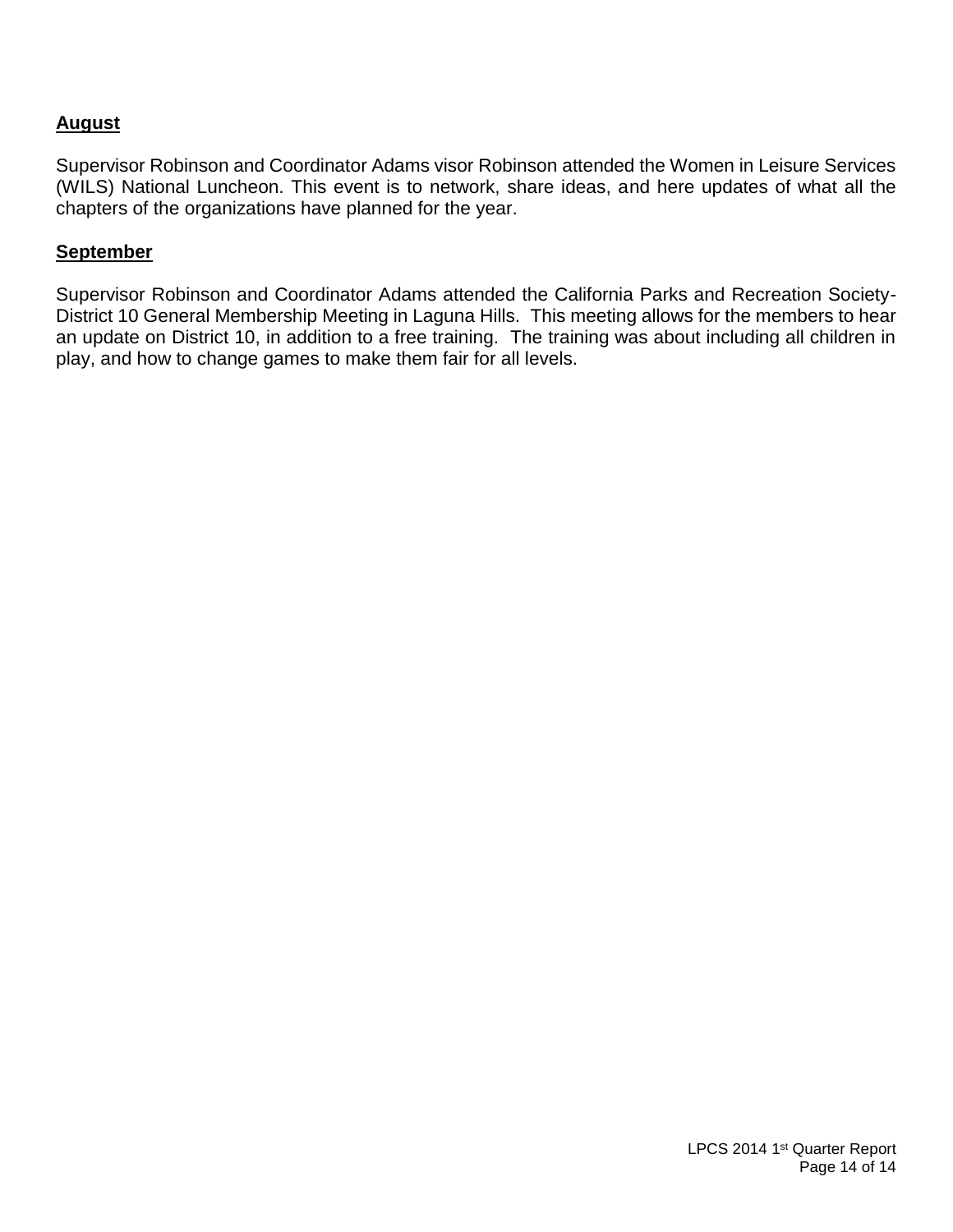#### **PERFORMANCE INDICATORS**

#### **Administration**

| Performance                                                                                                                                                                                            | FY 2014-15<br><b>Vision</b><br><b>City Council / Management</b>     | <b>First Quarter</b> |                                                                                                                                                  |                                                |
|--------------------------------------------------------------------------------------------------------------------------------------------------------------------------------------------------------|---------------------------------------------------------------------|----------------------|--------------------------------------------------------------------------------------------------------------------------------------------------|------------------------------------------------|
| <b>Measure</b>                                                                                                                                                                                         | <b>Target</b>                                                       | <b>Values</b>        | <b>Goals / Objectives</b>                                                                                                                        | <b>Progress</b>                                |
| City FTE per 1,000 population                                                                                                                                                                          | $<$ 5                                                               | Vision               | Balance Budget/Reduce Personnel<br>Costs; Provide efficient and effective<br>customer service                                                    | 4.56                                           |
| Number of Press Releases Issued                                                                                                                                                                        | $>24$                                                               | Pride &<br>Ownership | Communications/Engagement;<br>Maximize citizen satisfaction with<br>City communications and outreach                                             | Year to Date<br>Through<br>September = $8$     |
| Number of Agendas/Staff Reports Posted to the Web                                                                                                                                                      | 24/240                                                              |                      |                                                                                                                                                  | Year to Date<br>Through<br>September = $12/70$ |
| Number of Workers Compensation Claims per 100 FTE                                                                                                                                                      | < 9                                                                 | Security             | Balance Budget/Reduce personnel<br>Costs, reduce average workers<br>compensaiton claims per employee<br>through promotion of a safe<br>workplace | Year to Date<br>Through<br>September = $3.6$   |
| Utilizing Orange County Local Agency Formation Commission (LAFCO) fiscal<br>trends data, maintain current liabilities net of operating revenues below rolling<br>five year average of County of Orange | Maintain current liabilities net of<br>operating revenues below 24% | Vision               | Reduce General Fund expenditures                                                                                                                 | Not available at<br>this time                  |
| Project General Fund revenue and expenditures within acceptable tolerance<br>levels of actuals received (i.e., year-end totals)                                                                        | Project within 2% of projections                                    | Vision               |                                                                                                                                                  | Not available at<br>this time                  |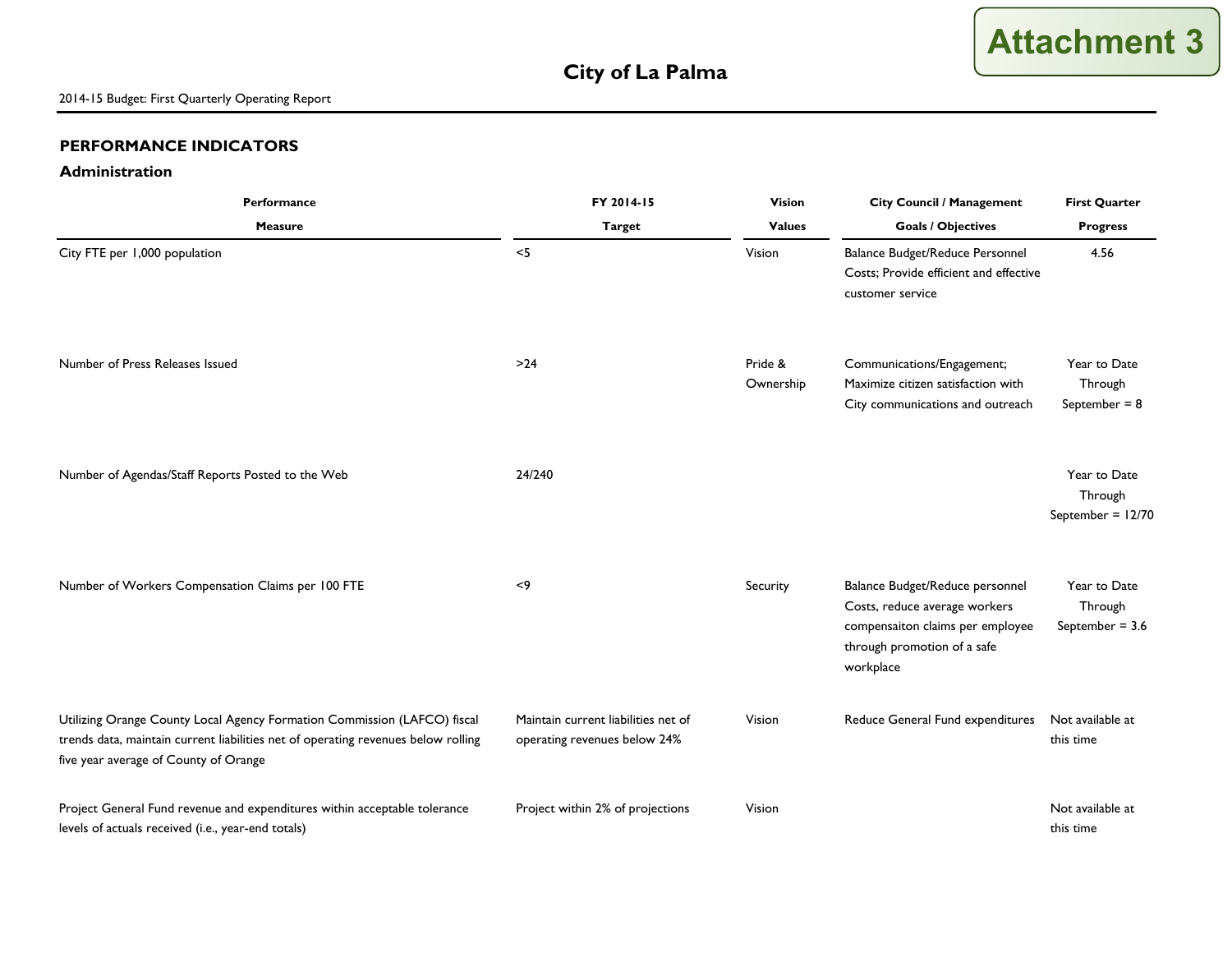#### **City of La Palma**

2014-15 Budget: First Quarterly Operating Report

#### **PERFORMANCE INDICATORS**

#### **Community Development**

| Performance                                                                        | FY 2014-15    |                | Vision               | City Council / Management                           | <b>First Quarter</b> |
|------------------------------------------------------------------------------------|---------------|----------------|----------------------|-----------------------------------------------------|----------------------|
| Measure                                                                            | <b>Target</b> |                | <b>Values</b>        | <b>Goals / Objectives</b>                           | <b>Progress</b>      |
| Commercial Brokers/Property Owner Outreach                                         |               | $\overline{4}$ | Family               | Communication/ Engagement                           | $\overline{2}$       |
| Number of Mosaic articles                                                          |               | 4              | Family               | Communication/ Engagement                           | T                    |
| % of "new" business licenses                                                       |               | 3              | Family               | Create Proactive Economic<br>Development Strategies | 0.0%                 |
| Number of agenda reports prepared for CC/PC/DC/TSC                                 |               | 26             | Pride &<br>Ownership | Communication/ Engagement                           | 16                   |
| Number of building permits issued                                                  |               | 427            | Pride &<br>Ownership | Maintain High Public Safety Levels                  | 116                  |
| Number of plan checks performed                                                    |               | 85             | Security             | Maintain High Public Safety Levels                  | 19                   |
| Number of inspections conducted                                                    |               | 1240           | Security             | Maintain High Public Safety Levels                  | 425                  |
| Number of permits finaled                                                          |               | 375            | Pride &<br>Ownership | Maintain Quality of Life                            | 46                   |
| Number of Code Enforcement (CE) inspections performed                              |               | 450            | Pride &<br>Ownership | Maintain Quality of Life                            | 310                  |
| Number CD cases opened                                                             |               | 200            | Pride &<br>Ownership | Maintain High Public Safety Levels                  | 86                   |
| % of CE cases receiving administrative citation                                    |               |                | Opportunity          | Maintain Quality of Life                            | 3                    |
| Number of Land Use approvals processed                                             |               | 6              | Security             | Create Proactive Economic<br>Development Strategies | 4                    |
| % of plan checks reviewed for zoning w/in 7 working days                           |               | 100            | Pride &<br>Ownership | Maintain High Public Safety Levels                  | 100                  |
| % of Development Committee minutes and resolutions prepared by the<br>next meeting |               | 100            | Pride &<br>Ownership | Maintain High Public Safety Levels                  | 100                  |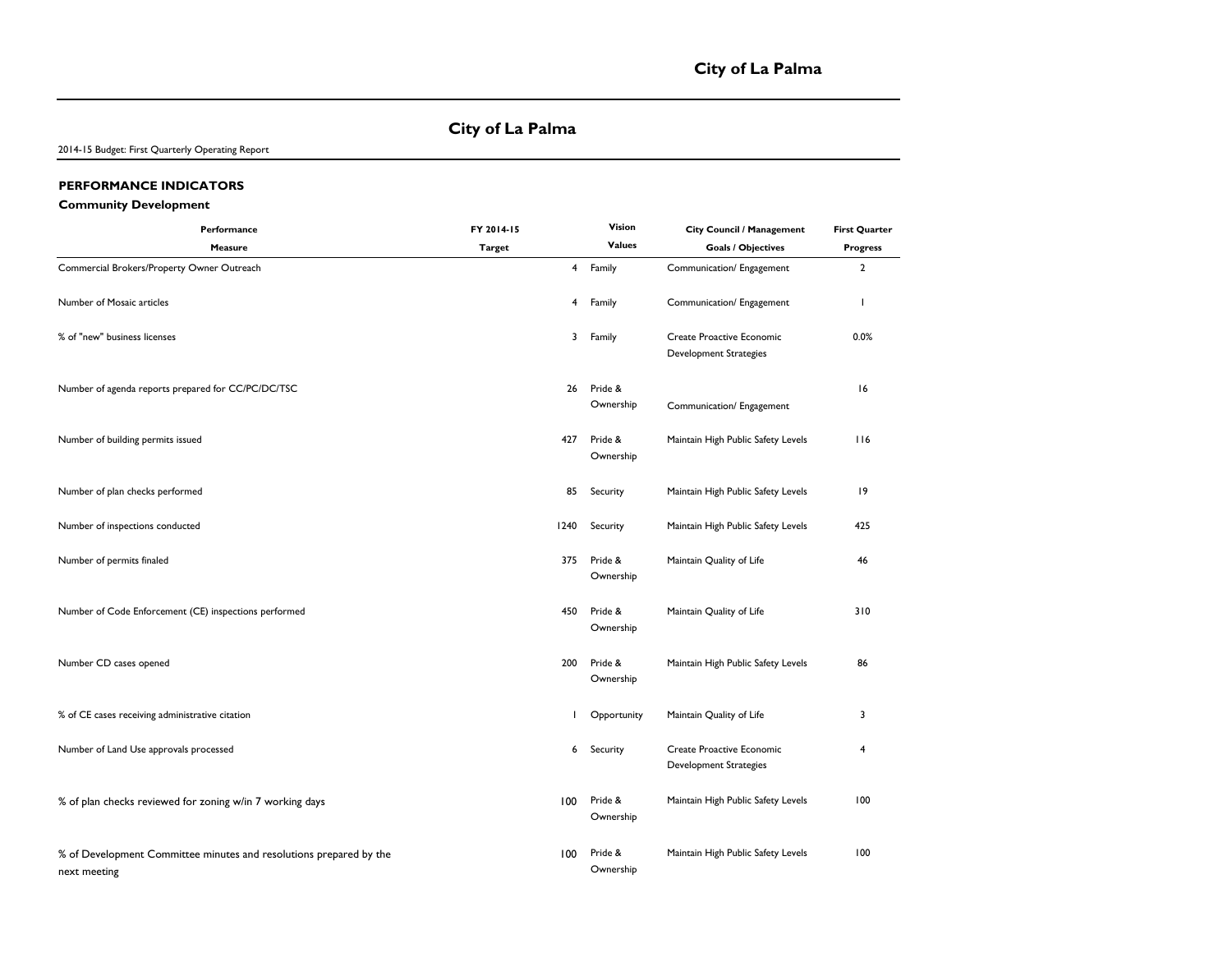#### 2014-15 Budget: First Quarterly Operating Report

#### **PERFORMANCE INDICATORS**

#### **Police**

| Performance<br>Measure                                                                                                         | FY 2014-15<br><b>Target</b>                                                                    | Vision<br>Values    | City Council / Management<br><b>Goals / Objectives</b>                  | <b>First Quarter</b><br><b>Progress</b>                                                                                                                      |
|--------------------------------------------------------------------------------------------------------------------------------|------------------------------------------------------------------------------------------------|---------------------|-------------------------------------------------------------------------|--------------------------------------------------------------------------------------------------------------------------------------------------------------|
| Meet Federal and State training mandates by ensuring 100% of employees receive<br>mandated training within specified timelines | Develop training plan and matrix for all<br>departmental personnel, train 100% of<br>employees | Security            | Maintain High Public Safety Levels,<br>Balance Budget, reduce liability | Based on our<br>training matrix<br>we are 100% in<br>compliance.                                                                                             |
| Keep response times to critical incidents below 3 minute average                                                               | Average response time under 3<br>minutes                                                       | Security            | Maintain High Public Safety Levels                                      | Average<br>response time<br>was two<br>minutes and<br>eighteen<br>seconds $(2:18)$<br>or 23% better<br>than our goal                                         |
| Increase clearance rate for part one crimes                                                                                    | Greater than 23%                                                                               | Security            | Maintain High Public Safety Levels                                      | A combined<br>clearance rate<br>of 61%, much<br>better than<br>anticipated                                                                                   |
| Continue to be present in all schools within the community                                                                     | Programs in all schools                                                                        | Family/<br>Security | Maintain High Public Safety Levels,<br>Maintain Quality of Life         | Police<br>Interaction with<br>Youth (PIY)<br>continues and is<br>currently on<br>track for all<br>participating<br>schools for the<br>current school<br>year |
| Reduce the number of injury traffic accidents                                                                                  | Under 58 injury traffic accidents                                                              | Security            | Maintain High Public Safety Levels                                      | <b>Ist Quarter</b><br>reported 15<br>Injury Traffic<br>Collisions.                                                                                           |